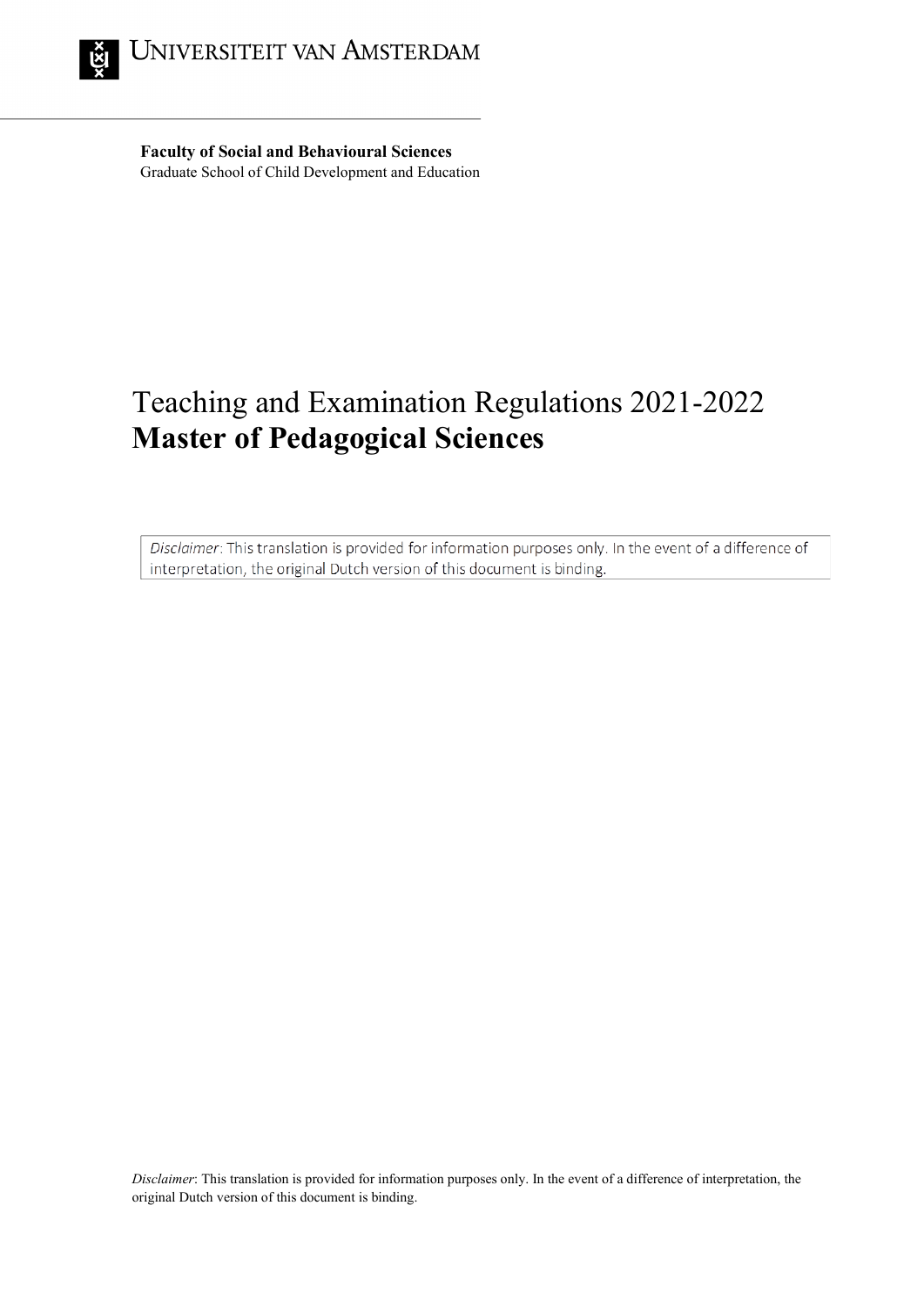## **Section A: Faculty section**

#### **1. General provisions**

Article A.1.1 Applicability of the regulations

Article A.1.2 Definitions

#### **2. Admission to the programme**

- Article A.2.1 Previous education
- Article A.2.2 Registration and enrolment<br>Article A.2.3 Faculty Admissions Board
- Faculty Admissions Board
- Article A.2.4 Admissions procedure
- Article A.2.5 Refusal or termination (judicium abeundi)

#### **3. Degree programme structure**

Article A.3.1 Structure of academic year

Article A.3.2 Programme structure and participation in education

#### **4. Assessment and examination**

- Article A.4.1 Participation in examinations
- Article A.4.2 Type of examination
- Article A.4.3 Oral examination
- Article A.4.4 Determining and announcing results
- Article A.4.5 Examination opportunities
- Article A.4.6 Marks
- Article A.4.7 Exemption
- Article A.4.8 Validity of period for results
- Article A.4.9 Right of inspection
- Article A.4.10 Post-examination discussion
- Article A.4.11 Master's final examination
- Article A.4.12 Diploma and transcript
- Article A.4.13 Fraud and plagiarism

#### **5. Academic student counselling and study progress**

- Article A.5.1 Administration of study progress and academic student counselling
- Article A.5.2 Adaptations for students with a disability

#### **6. Teaching evaluation**

Article A.6.1 Teaching evaluation

#### **7. Hardship clause**

Article A.7.1 Hardship clause

#### **8. Transitional and final provisions**

- Article A.8.1 Amendments and periodic review (Section A)
- Article A.8.2 Transitional provisions
- Article A.8.3 Publication
- Article A.8.4 Effective date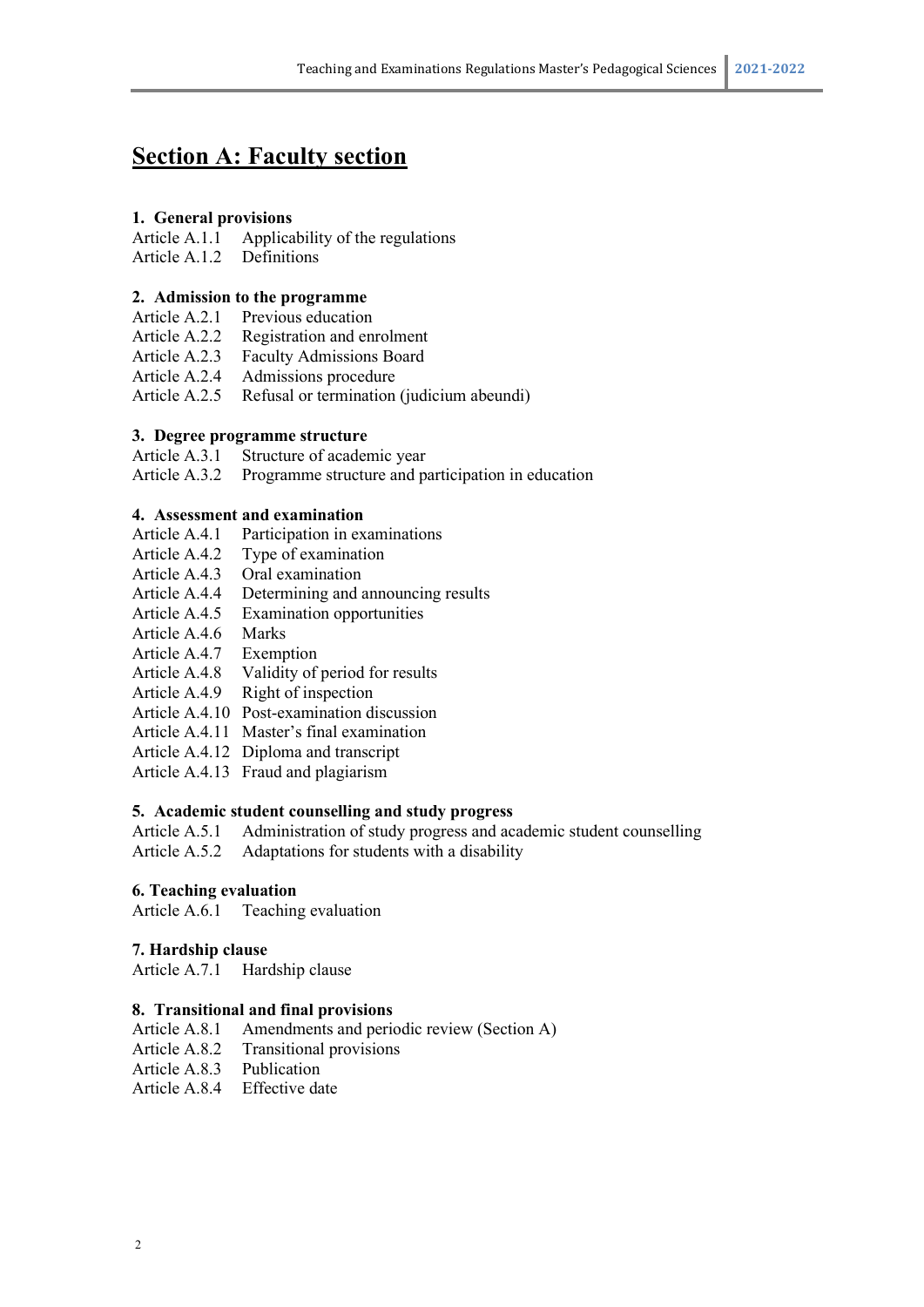## **Section B: Programme specific section**

#### **1. General provisions**

#### Article B.1.1 Definitions

- Article B.1.2 Degree programme information
- Article B.1.3 Intake dates

#### **2. Programme objectives and exit qualifications**

Article B.2.1 Programme objectives

Article B.2.2 Exit qualifications

#### **3. Further admission requirements**

- Article B.3.1 Admission requirements<br>Article B.3.2 Premaster programme
- Premaster programme
- Article B.3.3 Admission procedure and deadlines for application
- Article B.3.4 Dutch language requirements for Dutch-language Master's programmes
- Article B.3.5 English language requirements for English-language Master's programmes

#### **4. Curriculum structure**

- Article B.4.1 Composition of programme
- Article B.4.2 Compulsory units of study
- Article B.4.3 Electives
- Article B.4.4 Studying abroad
- Article B.4.5 Free curriculum

#### **5. Teaching, testing and exams**

- Article B.5.1 Language of instruction for the programme
- Article B.5.2 Course Manual
- Article B.5.3 Participation in education and rules of precedence
- Article B.5.4 Further conditions concerning registering for units of study
- Article B.5.5 Participation in practical training and study group sessions
- Article B.5.6 Sequence of examination
- Article B.5.7 Further conditions concerning registering for examinations
- Article B.5.8 Further conditions for examination opportunities
- Article B.5.9 Giving of final marks between 5.1 and 5.9
- Article B.5.10 Period of validity of examinations
- Article B.5.11 Further conditions for exemption
- Article B.5.12 Degree

Article B.5.13 Further conditions for degree certificate

#### **6. Teaching evaluation**

Article B.6.1 Teaching evaluation

#### **7. Amendments and effective date**

- Article B.7.1 Amendments and periodic review (Section B)
- Article B.7.2 Transitional provisions
- Article B.7.3 Publication
- Article B.7.4 Effective date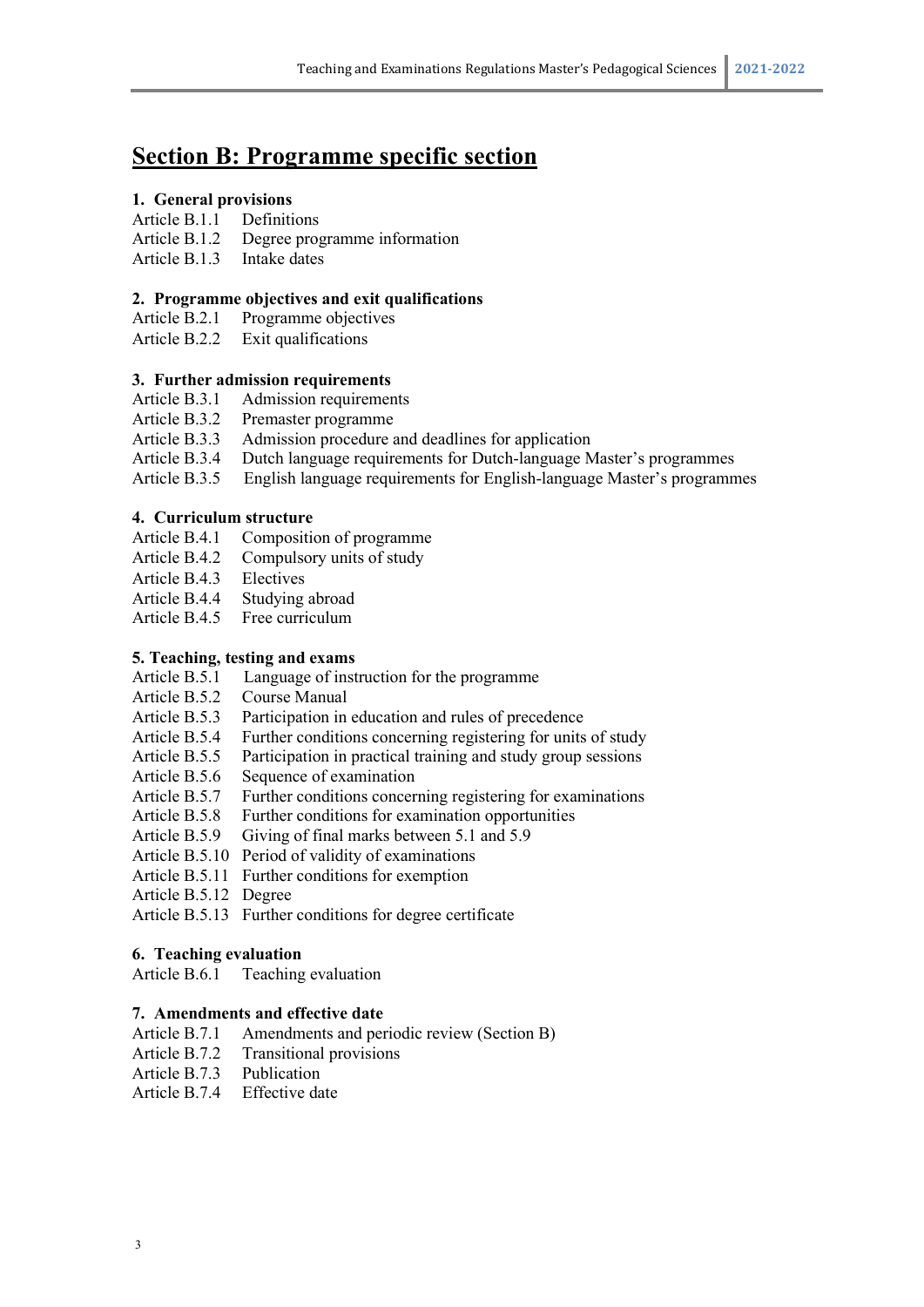# **SECTION A Faculty section**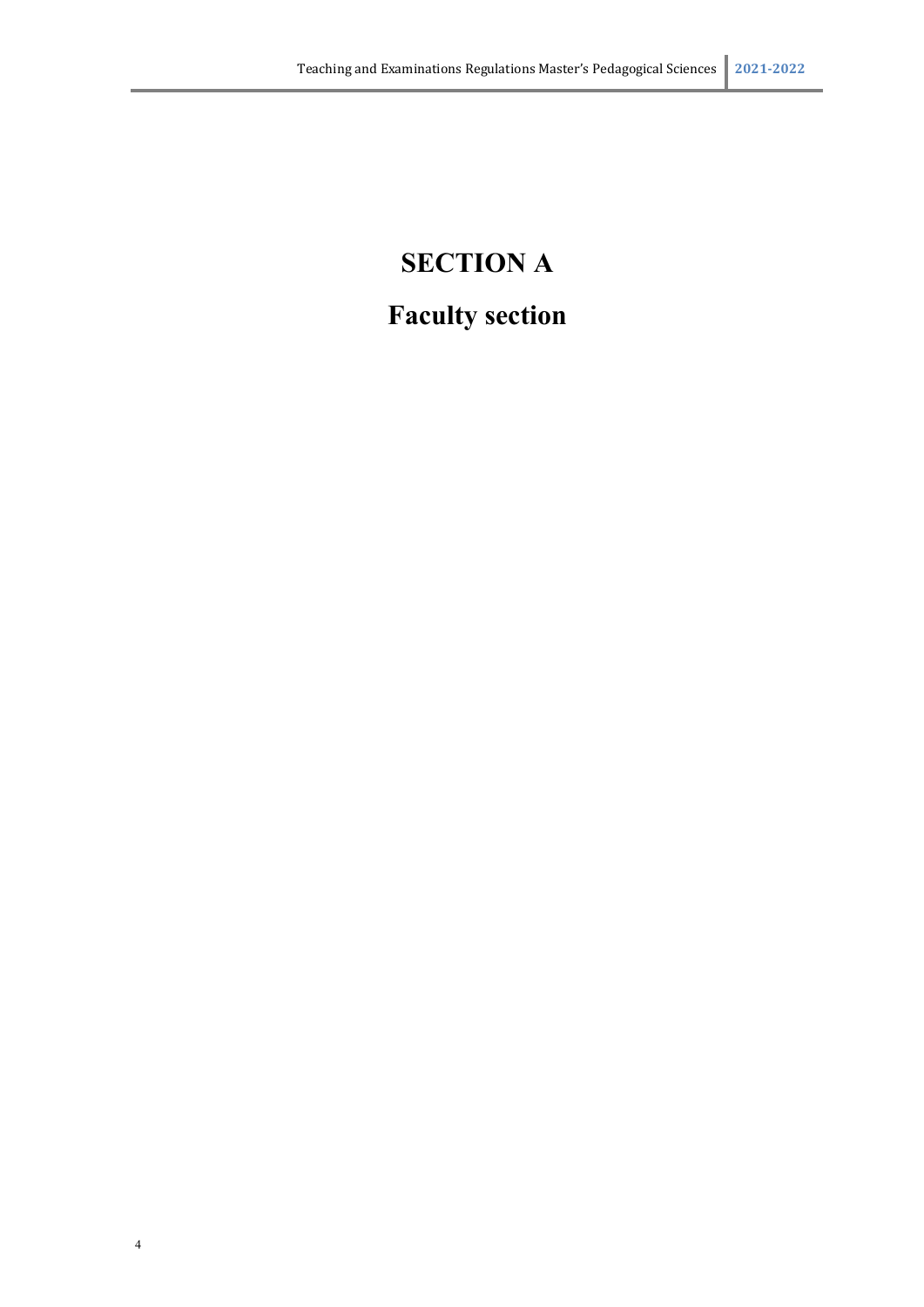#### **Chapter 1 – General provisions**

#### *Article A.1.1 Applicability of the Regulations*

- 1. These Regulations apply to the teaching and examinations for the Master of Pedagogical Sciences (hereinafter referred to as: the degree programme), provided by Faculty of Social and Behavioural Sciences (hereinafter referred to as: the faculty) of the University of Amsterdam.
- 2. These Regulations consist of a faculty section (A) and a programme-specific section (B). Section A contains general provisions and applies to the teaching and examinations of the Master's degree programmes of the Faculty of Social and Behavioural Sciences. Section B contains programme-specific provisions. Together, Sections A and B form the Teaching and Examination Regulations for the programme.
- 3. The Regulations can be declared to apply mutatis mutandis to the joint degree programmes and units of study, pursuant to Section 7.3c of the WHW, also provided by the faculty.
- 4. These Regulations apply to anyone enrolled in (units of study of) the programme, irrespective of the academic year in which the student was first enrolled in (units of study of) the programme.
- 5. Section B of these Teaching and Examination Regulations may contain additional general provisions for the relevant degree programme.

#### **Article A.1.2 Definitions**

The following definitions are used in these Regulations:

| a. ECTS (ECTS credit):         | an ECTS credit with a workload of 28 hours of study;                                                                         |
|--------------------------------|------------------------------------------------------------------------------------------------------------------------------|
| b. final examination (examen): | the final examination of the Master's programme, in                                                                          |
|                                | accordance with Section 7.3 of the WHW;                                                                                      |
| c. Examinations Board:         | the Examinations Board of one or more programmes of the                                                                      |
|                                | faculty in accordance with Section 7.12 of the WHW;                                                                          |
| d. examiner:                   | the individual appointed by the Examinations Board to                                                                        |
|                                | conduct examinations and determine the results, in                                                                           |
|                                | accordance with Section 7.12c of the WHW;                                                                                    |
| e. fraud and plagiarism:       | a student's acts or failures to act that make it wholly or                                                                   |
|                                | partially impossible to accurately judge their knowledge,                                                                    |
|                                | understanding and skills. For the applicable regulations                                                                     |
|                                | governing fraud and plagiarism, please refer to the Rules and                                                                |
|                                | Guidelines of the Examinations Board;                                                                                        |
| f. joint degree:               | a degree awarded by an institution together with one or more                                                                 |
|                                | institutions in the Netherlands or abroad, after the student has                                                             |
|                                | completed a degree programme (a degree programme, a major                                                                    |
|                                | or a specific curriculum within a degree programme) for                                                                      |
|                                | which the collaborating institutions are jointly responsible;                                                                |
| g. unit of study:              | a component of a degree programme to which an examination                                                                    |
|                                | is linked;                                                                                                                   |
| h. degree programme:           | a coherent whole of units of study, aimed at achieving clearly<br>defined objectives with regard to knowledge, understanding |
|                                | and skills which the individual who completes the programme                                                                  |
|                                | must possess and to which a final examination is linked. An                                                                  |
|                                | examination is linked to each unit of study;                                                                                 |
| i. programme charter:          | the programme-specific part of the Students' Charter in                                                                      |
|                                | accordance with Section 7.59 of the WHW; see                                                                                 |
|                                | http://student.uva.nl/mcrg/az;                                                                                               |
| j. period:                     | a part of a semester;                                                                                                        |
| k. practical exercise:         | the participation in a practical training or other educational                                                               |
|                                | learning activity, aimed at acquiring certain (academic) skills.                                                             |
|                                | Examples of practical exercises are:                                                                                         |
|                                | $\bullet$ researching and writing a thesis.                                                                                  |

researching and writing a thesis;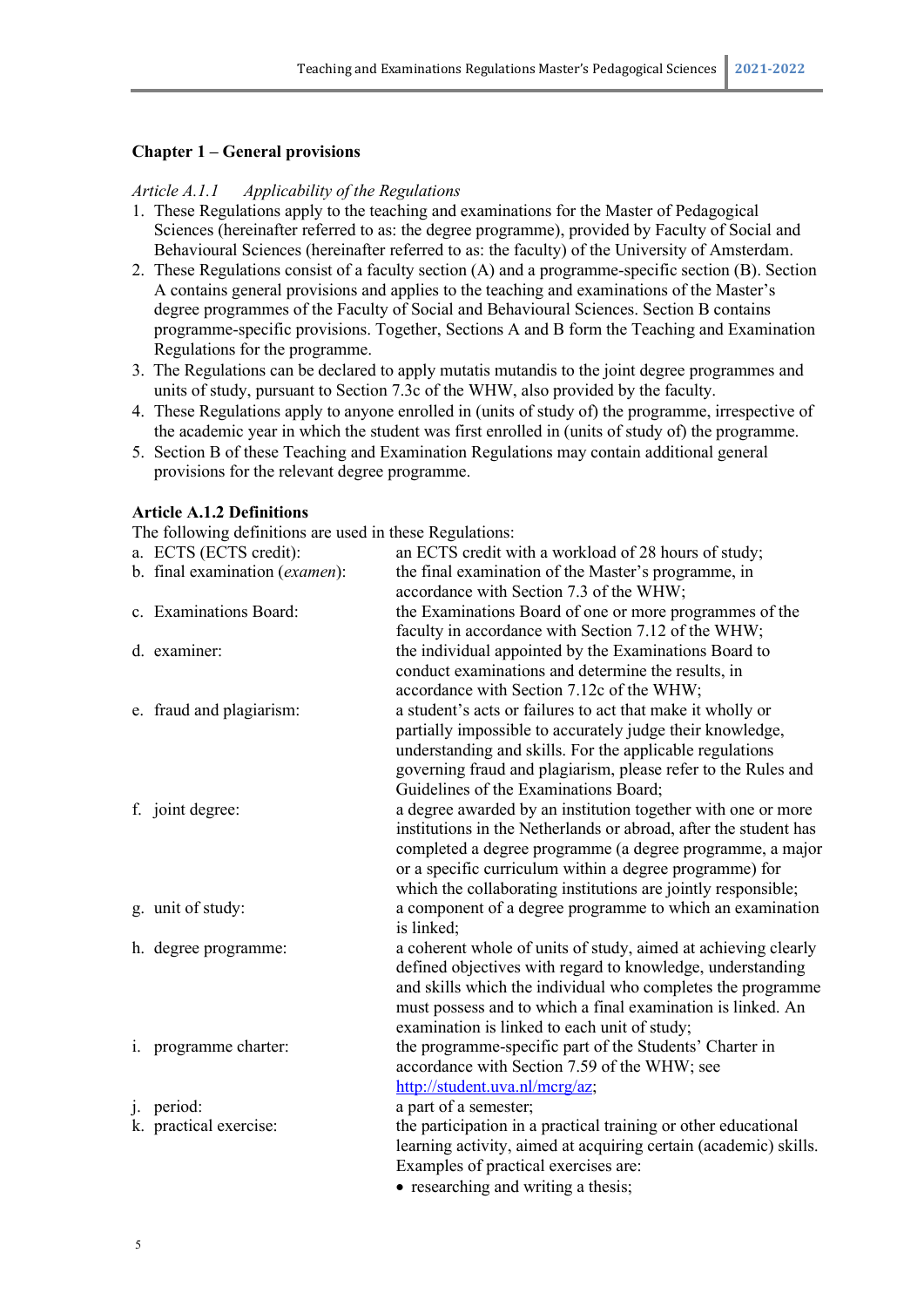|                      | • carrying out a research assignment;                            |
|----------------------|------------------------------------------------------------------|
|                      | • taking part in computer lab sessions                           |
|                      | • taking part in fieldwork or an excursion;                      |
|                      | • taking part in another educational learning activity aimed at  |
|                      | acquiring specific skills or                                     |
|                      | • participating in and completing an internship;                 |
| l. programme:        | the totality and cohesion of the course components, teaching     |
|                      | activities/methods, contact hours, testing and examination       |
|                      | methods and recommended literature;                              |
| m. thesis:           | a unit of study comprising literature research and/or a          |
|                      | contribution to scientific research, always resulting in a       |
|                      | written report;                                                  |
| n. final paper:      | see thesis;                                                      |
| o. SIS:              | the Student Information System;                                  |
| p. course catalogue: | the guide for the degree programme that provides further         |
|                      | details of the provisions and other information specific to that |
|                      | programme. The course catalogue is available electronically      |
|                      | at http://coursecatalogue.uva.nl;                                |
| q. workload:         | the workload of the unit of study to which an interim            |
|                      | examination applies, expressed in terms of credits = ECTS        |
|                      | credits (ECTS = European Credit and Transfer Accumulation        |
|                      | System). (The workload for 1 year (1,680 hours) is 60 ECTS       |
|                      | credits);                                                        |
| r. academic year:    | the period beginning on 1 September and ending on 31             |
|                      | August of the following calendar year;                           |
| s. Admissions Board: | the committee that assesses, on behalf of the dean, whether a    |
|                      | candidate meets the requirements for admission to the            |
|                      | Master's degree programme of the candidate's choice;             |
| t. University:       | the University of Amsterdam;                                     |
| u. WHW:              | the Dutch Higher Education and Research Act (Wet op het          |
|                      | hoger onderwijs en wetenschappelijk onderzoek, WHW).             |

For definitions, please also refer to section B of these Regulations, the other terms have the meanings ascribed to them by the WHW.

#### **Chapter 2 – Previous education and admission**

#### **Article A.2.1 Previous education**

- 1. In order to qualify for enrolment in a Master's degree programme, a Bachelor's degree obtained in academic higher education (WO) is required. The requirements that the Bachelor's degree must meet are specified in article B.3.1.
- 2. In the event that a candidate does not have a Bachelor's degree as referred to in paragraph 1, the Admissions Board of the degree programme will assess suitability for admission to the programme on the basis of the requirements stipulated in article B.3.1.
- 3. In order to qualify for enrolment in a Master's degree programme for teaching in pre-university education, the individual concerned must have been awarded the Master's degree in the relevant subject area, pursuant to Section 7.10a of the WHW.

#### **Article A.2.2 Registration and enrolment**

The deadline for registering for the Master's programme is stipulated in Article B.3.4.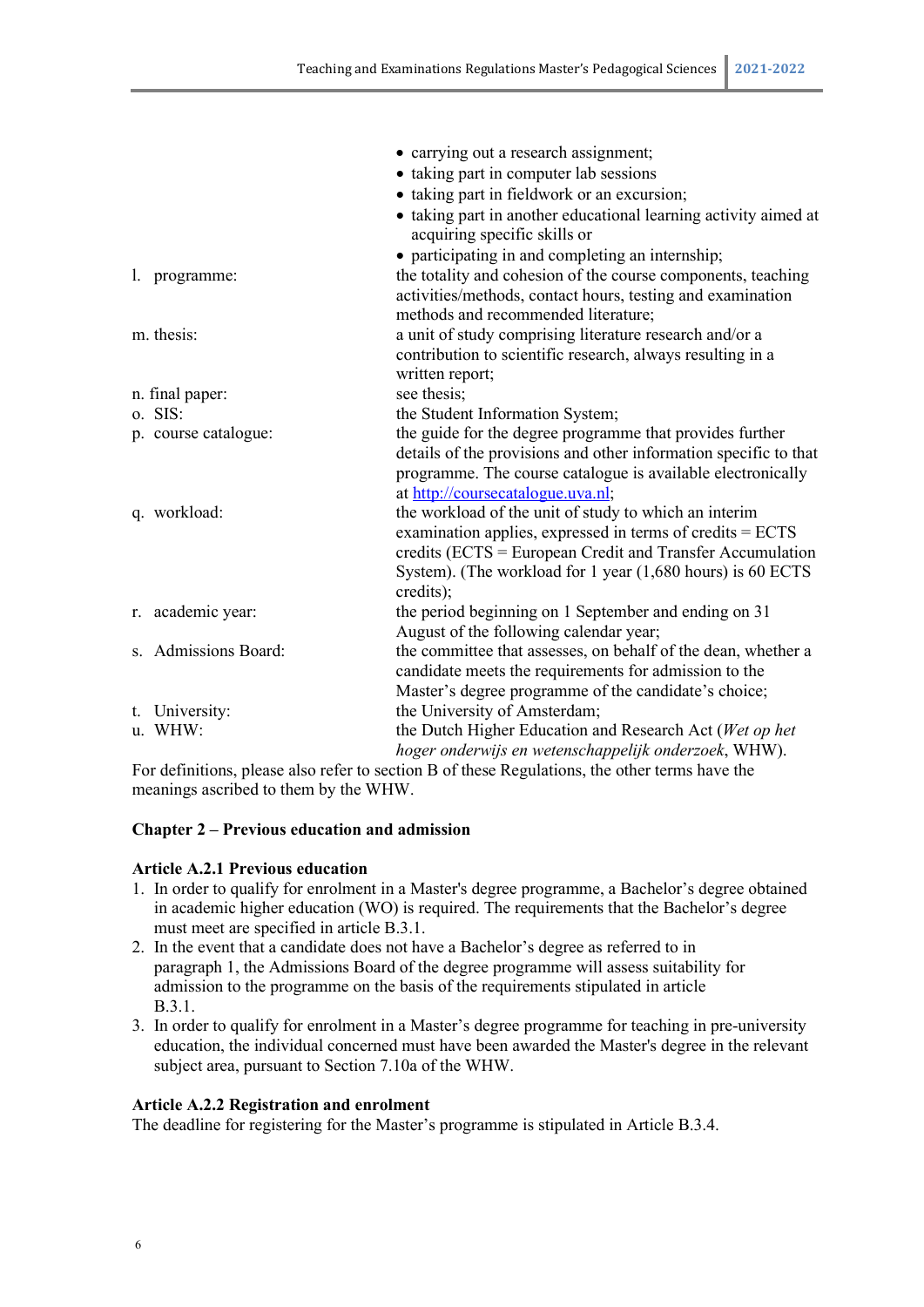#### **Article A.2.3 Faculty Admissions Board**

- 1. The dean will establish one or more Admissions Boards.
- 2. The dean will appoint its members upon nomination by the Examinations Board.

#### **Article A.2.4 Admissions procedure**

- 1. The Examinations Board of the programme is responsible for admission to the programme. The Examinations Board can appoint an Admissions Board that handles the applications for admission on behalf of the Examinations Board.
- 2. With a view to admission to the programme, the Admissions Board assesses the candidate's knowledge, understanding and skills. The Board may request experts within or outside the University to test certain types of knowledge, understanding and skills, in order to supplement written evidence of the programme/programmes the student has already completed. In its assessment, the Board includes knowledge of the language in which the programme will be taught.
- 3. Candidates receive either confirmation of admission or a negative decision. An appeal against a negative decision can be lodged with the Examination Appeals Board within six weeks.

#### **Article A.2.5 Refusal or termination of enrolment (unsuitability/judicium abeundi)**

- 1. Based on the provisions of Section 7.42a of the WHW, the dean or the Examinations Board may, in exceptional cases, ask the Executive Board to terminate or refuse a student's enrolment in a programme, if that student's actions or remarks show that the student is unsuitable either for practising one or more of the professions for which the programme in question is preparing the student or for the practical preparation for professional practice.
- 2. If a student is suspected of being unsuitable as described in paragraph 1, the Examinations Board or the dean will institute an inquiry, of which the student will be informed immediately. The Examinations Board or the dean will not issue any recommendation without carefully considering the interests involved and giving the student the opportunity to be heard.

#### **Chapter 3 – Degree programme structure**

#### **Article A.3.1 Structure of academic year**

The degree programme shall be provided in a semester structure as outlined in the Decision on the Academic Calendar.

#### **Article A.3.2 Programme structure and participation in education**

- 1. The programme comprises the units of study included in article B.4.2.
- 2. The size of the degree programme in ECTS is stipulated in article B.1.2.
- 3. The programme is made up of compulsory part and an individual Master's thesis and/or academic internship and, if applicable, a subject-specific optional component as specified in more detail in chapter 4 of Section B.
- 4. Further requirements with regard to registration for participation in a unit of study, if applicable, are described in chapter 4 of Section B.

#### **Chapter 4 – Assessment and examinations**

#### **Article A.4.1 Participation in examinations**

Students who have correctly registered for participation in a unit of study and who have been admitted, are also automatically registered for participation in the subsequent examination for this unit of study and, in case the examination is concluded with a fail, the resit. Further provisions on this, if applicable, are included in chapter 4 of Section B.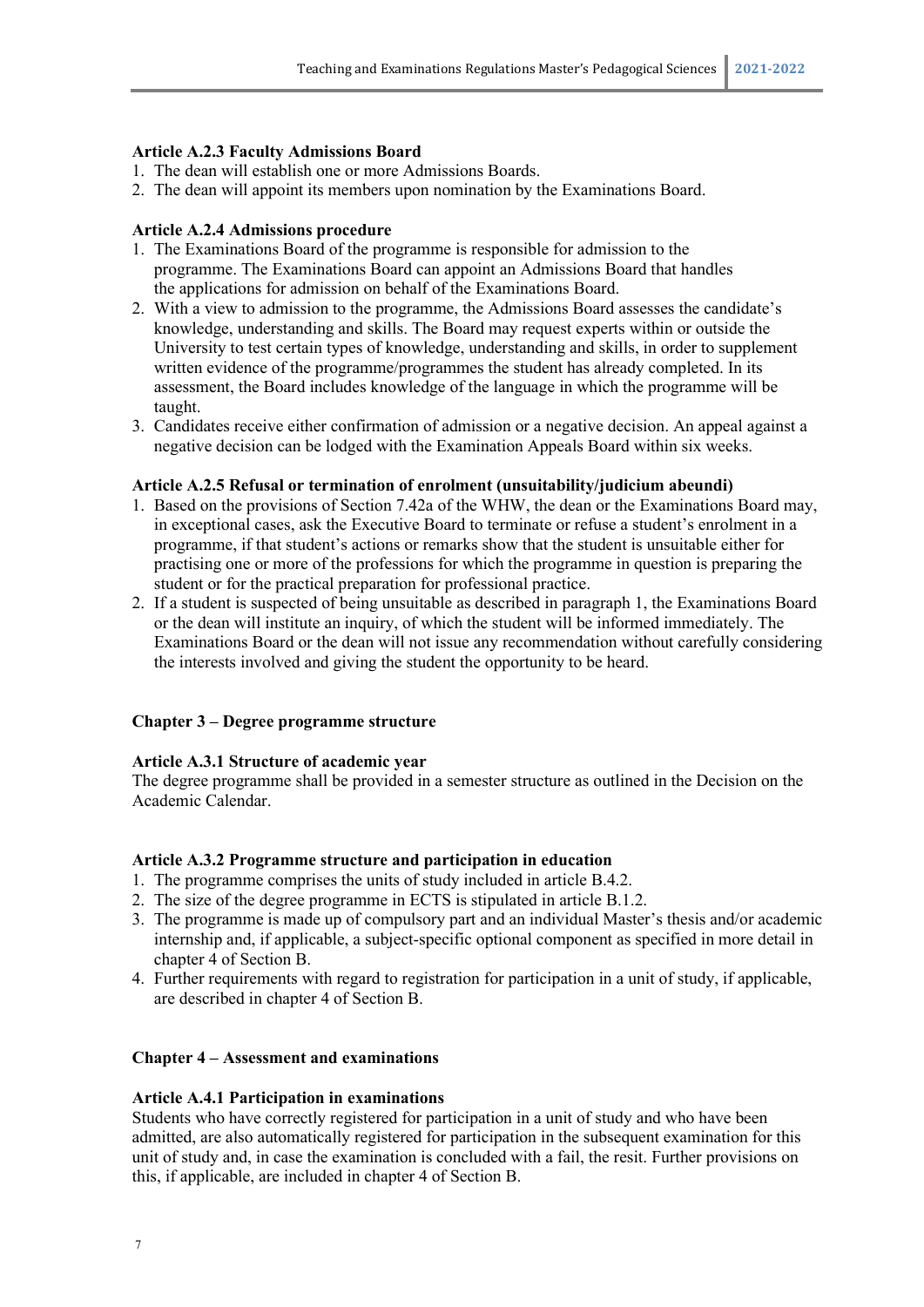#### **Article A.4.2 Type of examination**

- 1. Section B stipulates the way in which a unit of study is concluded and the form any examination will take.
- 2. At the student's request, the Examinations Board may permit a different form of examination than that stipulated in Section B. If applicable, more detailed regulations on this are included in the Rules and Guidelines of the Examinations Board.
- 3. A transitional arrangement for units of study that are no longer offered is described in Section B.
- 4. The further procedure for testing and the guidelines and instructions for assessing and determining the results of examinations are described in the Rules and Guidelines of the Examinations Board.
- 5. In the case of units of study with a written examination, the student shall be entitled to receive sample questions, their answers and information about the actual written examination in terms of its scope and structure.

#### **Article A.4.3 Oral examinations**

- 1. Unless otherwise specified for the relevant unit of study in Section B, no more than one student will be examined orally at the same time.
- 2. Unless otherwise specified by the Examinations Board, an oral examination will be taken in the presence of a second examiner. At the student's request and subject to the examiners' approval, audio recordings can be made. In the absence of a second examiner, an audio recording of the oral examination will be made. These audio recordings are kept by the University.
- 3. The further procedure for testing and the guidelines and instructions for assessing and determining the results of examinations are described in the Rules and Guidelines of the Examinations Board.

#### **Article A.4.4 Determining and announcing results**

- 1. The examiner announces the result  $(=$  mark) of a written examination as soon as possible. At the Faculty the maximum time period for announcing results is 20 working days. If the programme has a shorter time period this is stipulated in section B. The examiner is responsible for ensuring the marking period is observed. The examiner submits the necessary information to the Programme Administration and the Education Office will then immediately ensure that the marks are registered. The Programme Administration also ensures that the student is immediately notified of the mark, taking due account of the applicable confidentiality standards.
- 2. The examiner announces the result (= mark) of an oral examination as soon as the examination has finished and informs the student accordingly. The last sentence of the first paragraph applies.
- 3. In the case of alternative forms of oral or written examinations, the Examinations Board determines in advance how and by what deadline the student will be informed of the results.
- 4. Together with the result of an examination, the student's attention will also be drawn to their right to inspect the assessed work and have a post-examination discussion as stipulated in Articles 4.9 and 4.10, as well as the option to appeal to the Examination Appeals Board (COBEX).
- 5. The further procedure for testing and the guidelines and instructions for assessing and determining the results of examinations are described in the Rules and Guidelines of the Examinations Board.
- 6. A student may lodge an appeal against the way in which the result was reached with the Examination Appeals Board within six weeks of the determination of the result. If the option of reassessment by the examiner is available, this does not affect the time period for lodging an appeal. $<sup>1</sup>$  $<sup>1</sup>$  $<sup>1</sup>$ </sup>

<span id="page-7-0"></span><sup>&</sup>lt;sup>1</sup> When a student lodges an appeal with the Cobex, the student is also expected to contact the study adviser and/or the Examinations Board. This does not affect the time period for lodging an appeal.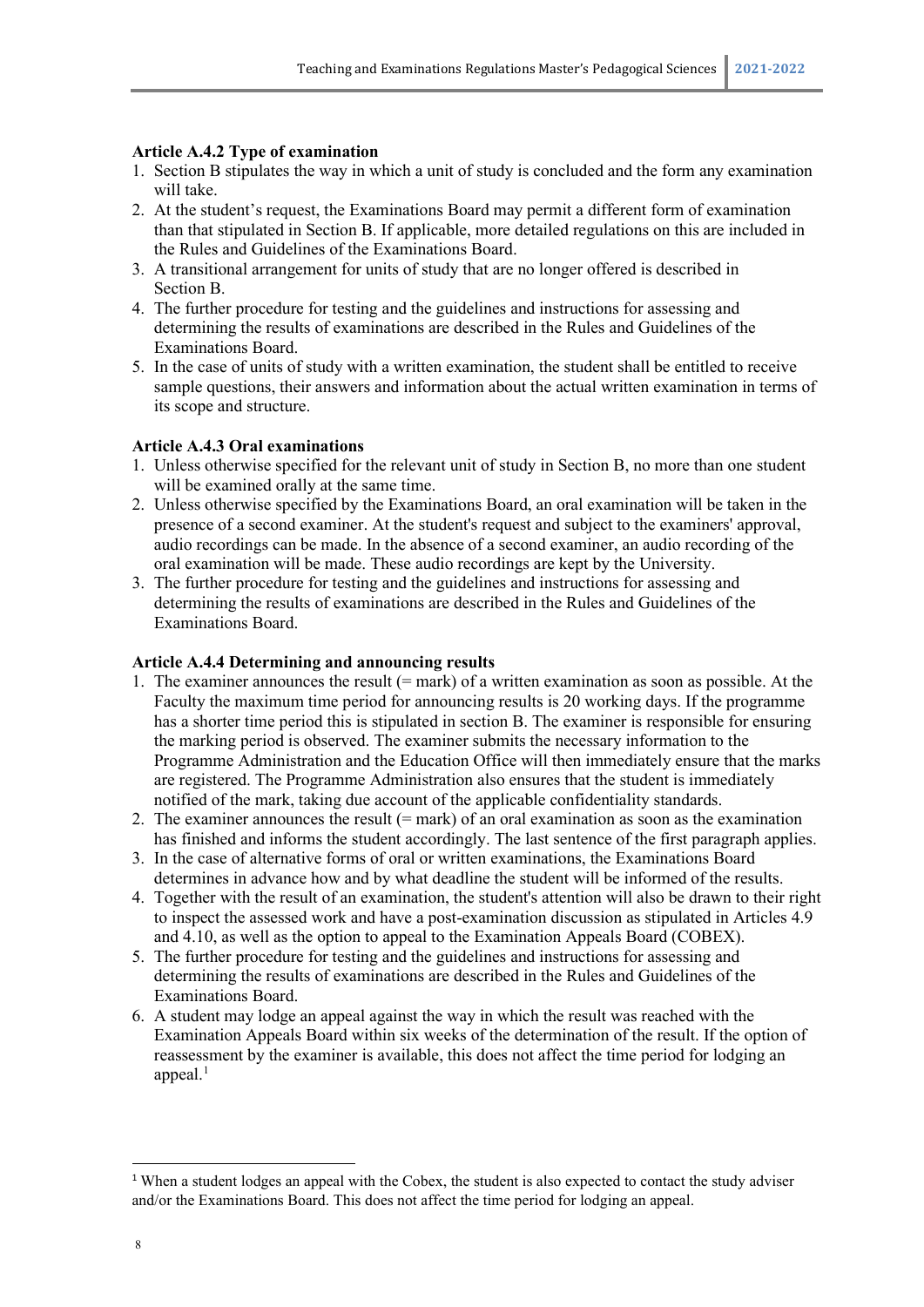#### **Article A.4.5 Examination opportunities**

- 1. Per academic year, two opportunities will be offered to take examinations in the degree programme, unless stipulated otherwise in chapter 4 of Section B.
- 2. Paragraph 1 does not apply in the case of an internship or thesis. The options for retaking internships and theses are detailed in the relevant internship manual or thesis regulations.
- 3. The most recent mark will apply in the event of a resit.
- 4. The resit for an examination must take place within a reasonable period following the announcement of the result of the examination being resat.
- 5. Further conditions concerning resits, if applicable, are described in chapter 4 of Section B.

#### **Article A.4.6 Marks and other results**

- 1. Marks are given on a scale from 1 to 10, with a maximum of one decimal.
- 2. A final mark of 5.5 or above is considered a passing grade.
- 3. Results that are not expressed in marks are graded in terms of 'requirements met' (AVV) or 'failed to meet the requirements' (NAV), or in terms of a 'pass' (VOL) or a 'fail' (ONV).
- 4. Students who are registered for a unit but do not participate in that unit, will receive the annotation "not attended" (NAP).
- 5. Further conditions concerning results, if applicable, are described in Section B, chapter 5.

#### **Article A.4.7 Exemption**

- 1. At the written request of the student, the Examinations Board may exempt the student from taking one or more examination components.
- 2. The Examinations Board will make a decision within twenty working days of receiving the written request.
- 3. Further conditions concerning exemptions, if applicable, are described in article B.4.5 and/or in the Rules and Guidelines of the Examinations Board.

#### **Article A.4.8 Validity period for results**

- 1. The dean may limit the validity period of units of study that a student has passed and of exemptions they have been granted if the knowledge, insight and/or skills that were tested is or are demonstrably obsolete.
- 2. Section B determines which units of study that a student has passed and which exemptions they have been granted are subject to a limited validity period.
- 3. Contrary to the provisions of paragraph one, in individual cases the Examinations Board may decide to extend the validity period of a unit of study that has been passed or an exemption that has been granted.
- 4. The validity period of an interim result is limited to the academic year in which it was obtained or until the end of the unit of study in question, as determined in Section B.

#### **Article A.4.9 Right of inspection**

- 1. For at least twenty working days after the announcement of the results of a written examination, the student can, on request, inspect their assessed work, the questions and assignments set, as well as the standards applied for marking.
- 2. The examiner can determine that the inspection or post-examination discussion referred to in paragraph 1 take place at a specified place and at a specified time. The place and time referred to in the previous sentence will be announced in the virtual learning environment.
- 3. If the student was or is unable to attend at the place and time referred to in paragraph 2 due to participation in education or force majeure, an alternative option will be offered.
- 4. The student may request a copy of their written examination work.
- 5. The inspection referred to in paragraph 1 includes inspection of interim examinations, on the condition that if the inspection is organised at a certain place and time (as referred to in paragraph 2) the inspection takes place at the latest three days preceding to the last examination.
- 6. The right of inspection applies in full to digital examinations.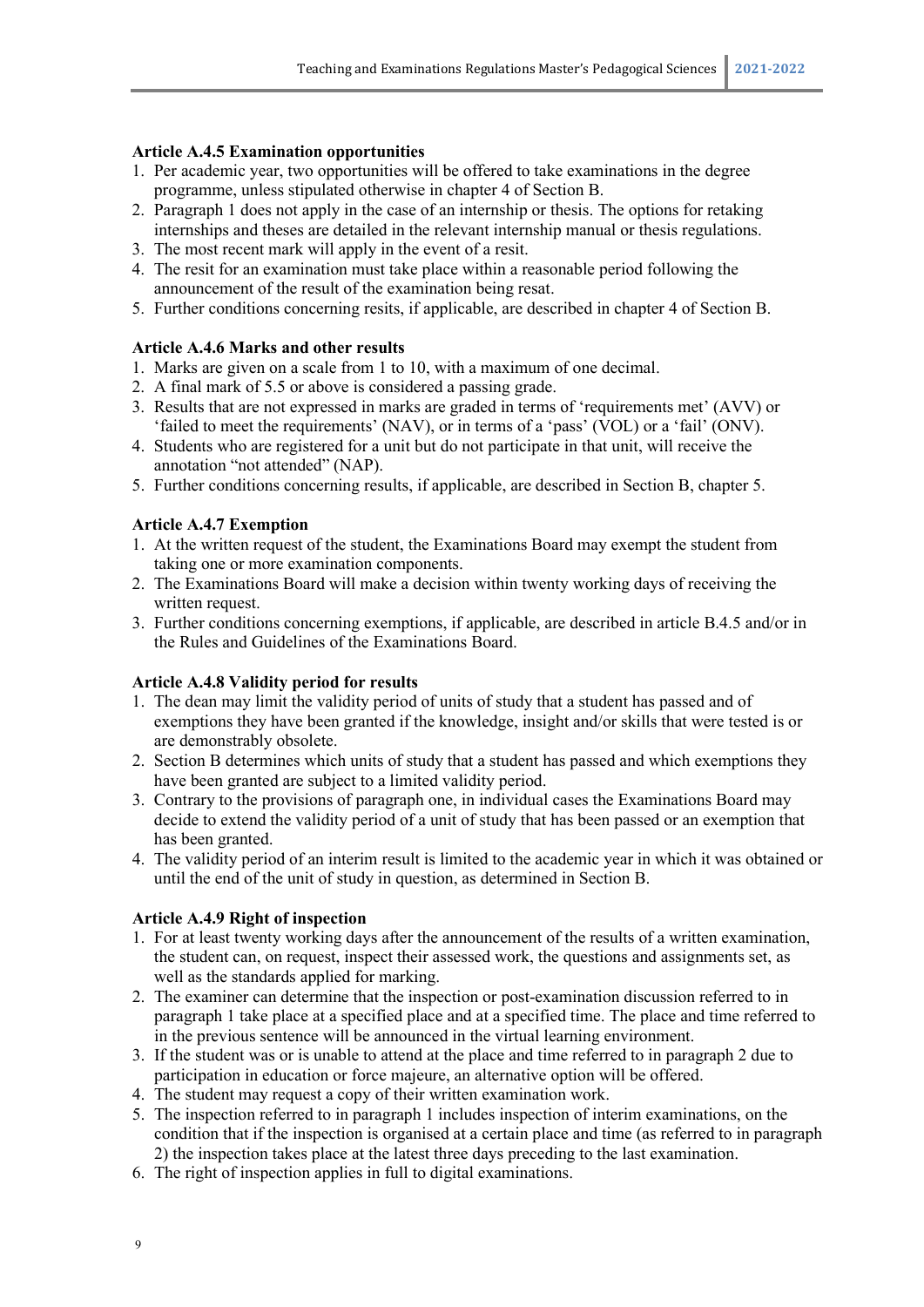#### **Article A.4.10 Post-examination discussion**

- 1. If a collective post-examination discussion has been organised, individual post-examination discussions will be held only if the student has attended the collective discussion or if the student was or is unable to attend the collective discussion due to participation in education or force majeure.
- 2. Students who meet the requirements stipulated in the first paragraph can submit a request for an individual post-examination discussion to the relevant examiner. The discussion will take place at a time and location to be determined by the examiner.

#### **Article A.4.11 Master's final examination**

- 1. The Examinations Board determines the results and date of the final examination after it has established that the student has passed all the units of study belonging to the programme.
- 2. A diploma can only be awarded after the Executive Board has declared that the student has satisfied all the procedural requirements, including the payment of tuition fees.

#### **Article A.4.12 Diploma and transcript**

- 1. The Examinations Board grants a diploma as proof that the student has passed their final examination. The Executive Board sets the model for the diploma. The Examinations Board adds a diploma supplement to the diploma providing information on the nature and content of the degree programme completed. The diploma supplement is drawn up in Dutch or English and complies with the European format.
- 2. Individuals who have successfully completed more than one component of the programme and who cannot be awarded a diploma as stipulated in paragraph 1 will, on request, receive a statement to be issued by the relevant Examinations Board stating at least the components that have been successfully completed together with the units of study they involved, the number of ECTS obtained and when the examinations were completed.
- 3. The degree certificate will be applied for via SIS. The student will be notified of the examination board's intent to proceed to award the student a degree certificate, as referred to in paragraph 1. Following notification, students may submit a request to the Examinations Board to postpone the award of their degree certificate. The procedure followed by the Examinations Board for awarding degree certificates is set out in the Rules and Guidelines of the Examinations Board.

#### **Article A.4.13 Fraud and plagiarism**

1. The provisions of the Regulations governing Fraud and Plagiarism for UvA Students as stipulated in the Rules and Guidelines of the Examinations Board apply in full.Electronic detection software programs will be used to detect plagiarism in texts. In submitting a text, the student implicitly consents to the text being entered into the database of the detection program concerned.

#### **Chapter 5 – Academic student counselling and study progress**

#### **Article A.5.1 Administration of study progress and academic student counselling**

- 1. The dean is responsible for the correct registration of the students' study results in SIS. After the assessment of a unit of study has been registered, every student has the right to inspect the result for that unit of study via SIS and also to have a list of the results achieved put at their disposal in SIS.
- 2. Enrolled students are eligible for academic student counselling. The types of academic student counselling available are listed in Section B.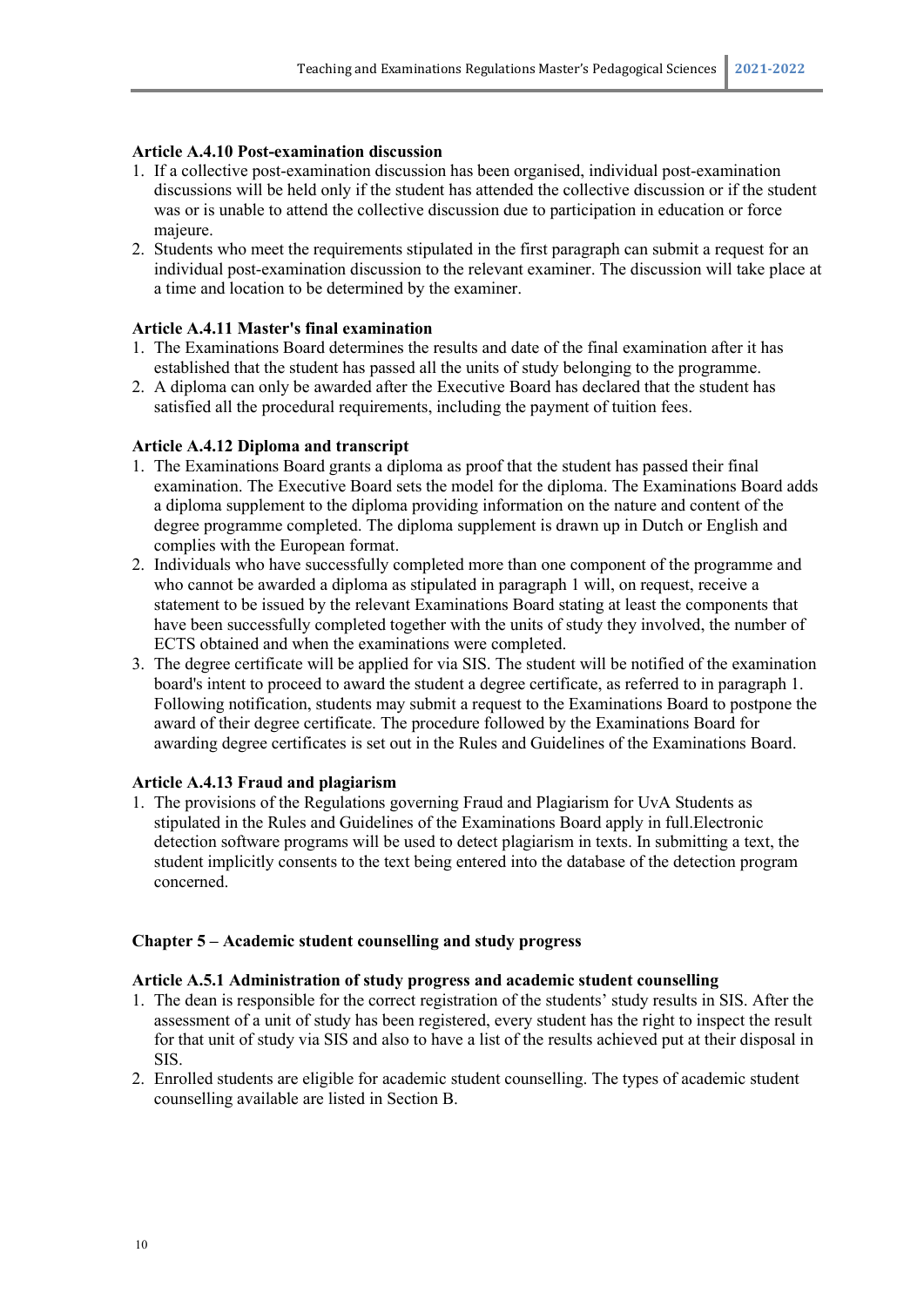#### **Article A.5.2 Adaptations for students with a disability**

- 1. A student with a disability can submit a written request to the study adviser to qualify for special adaptations with regard to teaching, practical training and examinations. These adaptations will accommodate the student's individual disability as much as possible, but may not alter the quality or degree of difficulty of a unit of study or an examination. In all cases, the student must fulfil the exit qualifications for the degree programme.
- 2. The request referred to in the first paragraph will only be processed if accompanied by a recommendation from a student counsellor. The recommendation may be no more than twelve weeks old and must in part be based on a recent statement from a physician or BIG-registered psychologist.
- 3. The dean or, on the dean's behalf, the College / Graduate School director or the programme director decides on the adaptations concerning the teaching facilities and logistics. The Examinations Board will rule on requests for adaptations with regard to examinations.
- 4. Requests for adaptations will be denied if the implementation of such a request would put disproportionately challenge the organisation or the resources of the faculty or university were it to be upheld.
- 5. If a request as referred to in paragraph 1 is approved, the student must make an appointment with the study adviser to discuss the form these facilities will take.
- 6. If the student's disability necessitates an extension of the time set for completing an examination, the Examinations Board will provide a statement proving the student's entitlement to this extension. The statement referred to in paragraph 6 is valid for a maximum period of one year. The period of validity can be extended on the recommendation of a student counsellor.

#### **Chapter 6 –Teaching evaluation**

#### **Article A.6.1 Teaching evaluation**

The teaching evaluation shall take place in the manner determined in Section B.

#### **Chapter 7 –. Hardship clause**

#### **Article A.7.1 Hardship clause**

In instances not regulated by the Teaching and Examination Regulations or in the event of demonstrable extreme unreasonableness and unfairness, the dean responsible for the degree programme will decide, unless the matter concerned is the responsibility of the Examinations Board.

#### **Chapter 8 – Transitional and final provisions**

#### **Article A.8.1 Amendments and periodic review (Section A)**

- 1. Amendments to Section A of the Teaching and Examination Regulations will be adopted by the dean with due observance of the regulations pursuant to Section 9.5 of the WHW, as adopted by the Executive Board in relation to Section A, and with due observance of the relevant authorities of the representative advisory bodies.
- 2. Amendments to this section of the Teaching and Examination Regulations pertaining to the current academic year can only be made if they do not demonstrably harm the interests of the students.

#### **Article A.8.2 Transitional provisions**

Notwithstanding the current Teaching and Examination Regulations, the transitional provisions described in article B.6.2 apply for students who started the programme under a previous set of Teaching and Examination Regulations.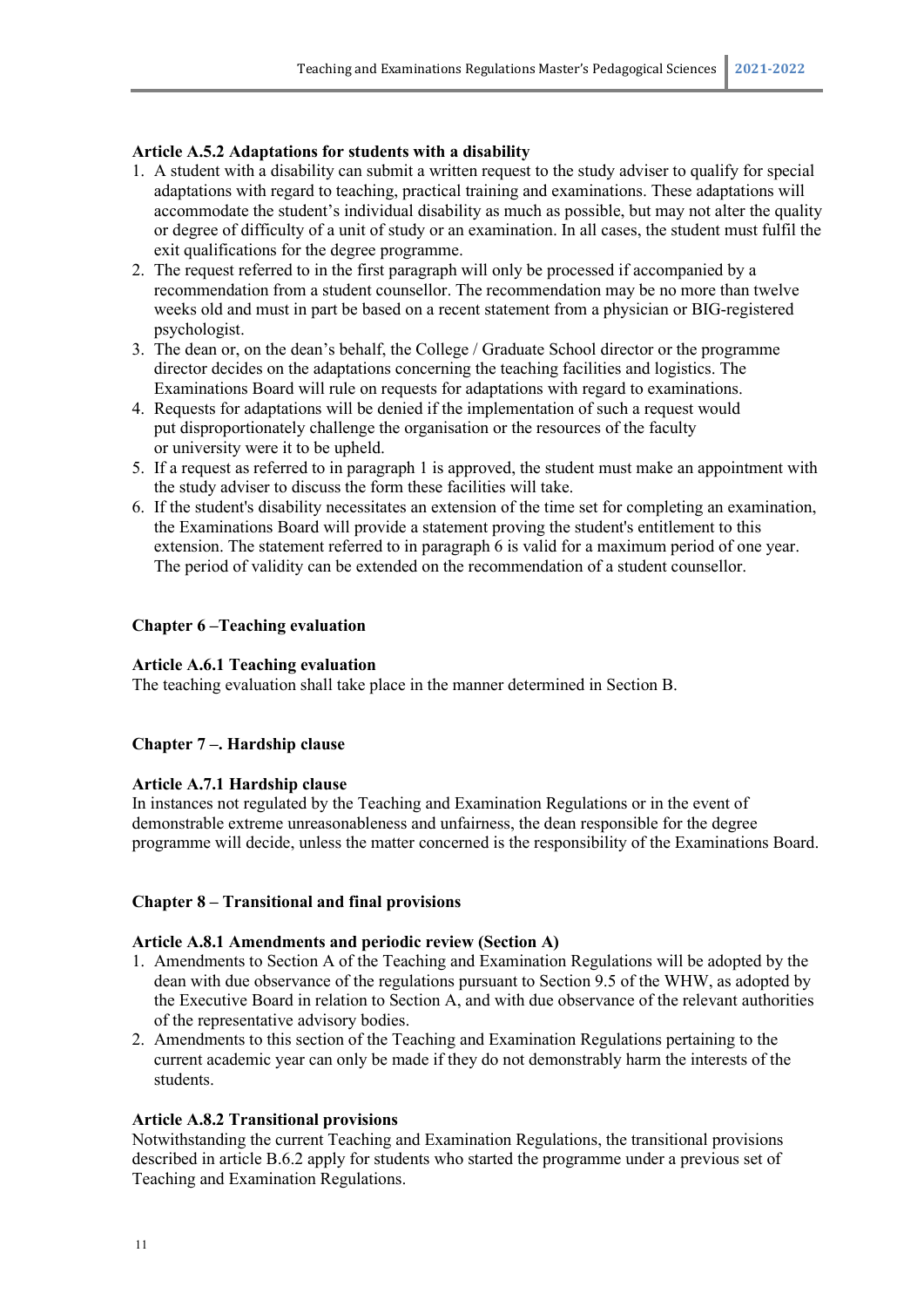#### **Article A.8.3 Publication**

- 1. The dean will ensure the appropriate publication of Sections A and B of these Regulations, and any amendments to them.
- 2. The Teaching and Examination Regulations will be posted on the faculty website and the website of the programme.

#### **Article A.8.4 Effective date**

Section A of these Regulations will come into force as of September 1, 2021.

Thus drawn up by the dean of the Faculty of Social and Behavioural Sciences on May 31, 2021.

Approval and advice of the FMG Works Council, Programme Committee, dated March 8, 2021 Faculty Student Council, dated May 31, 2021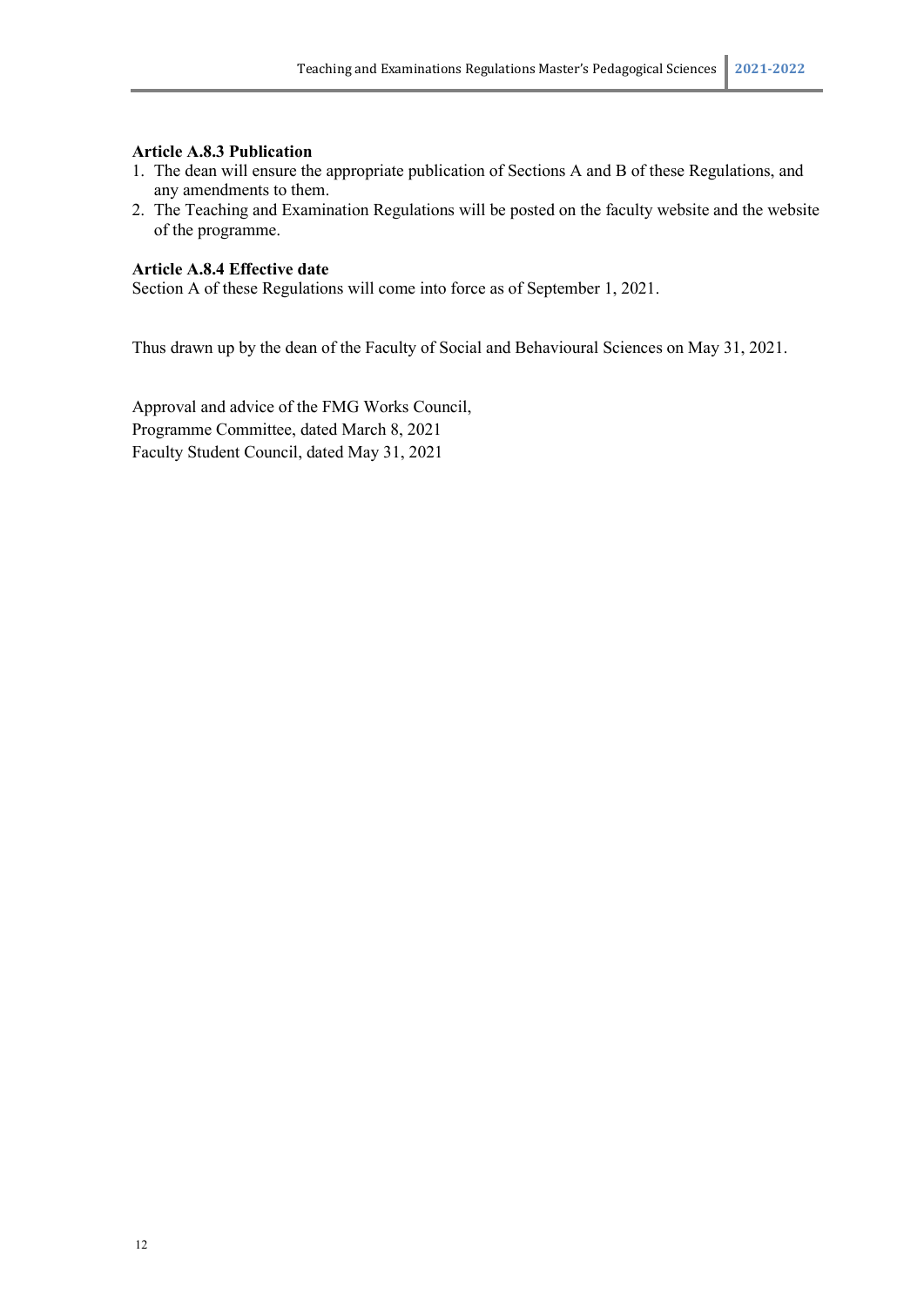# **Section B Programme specific section**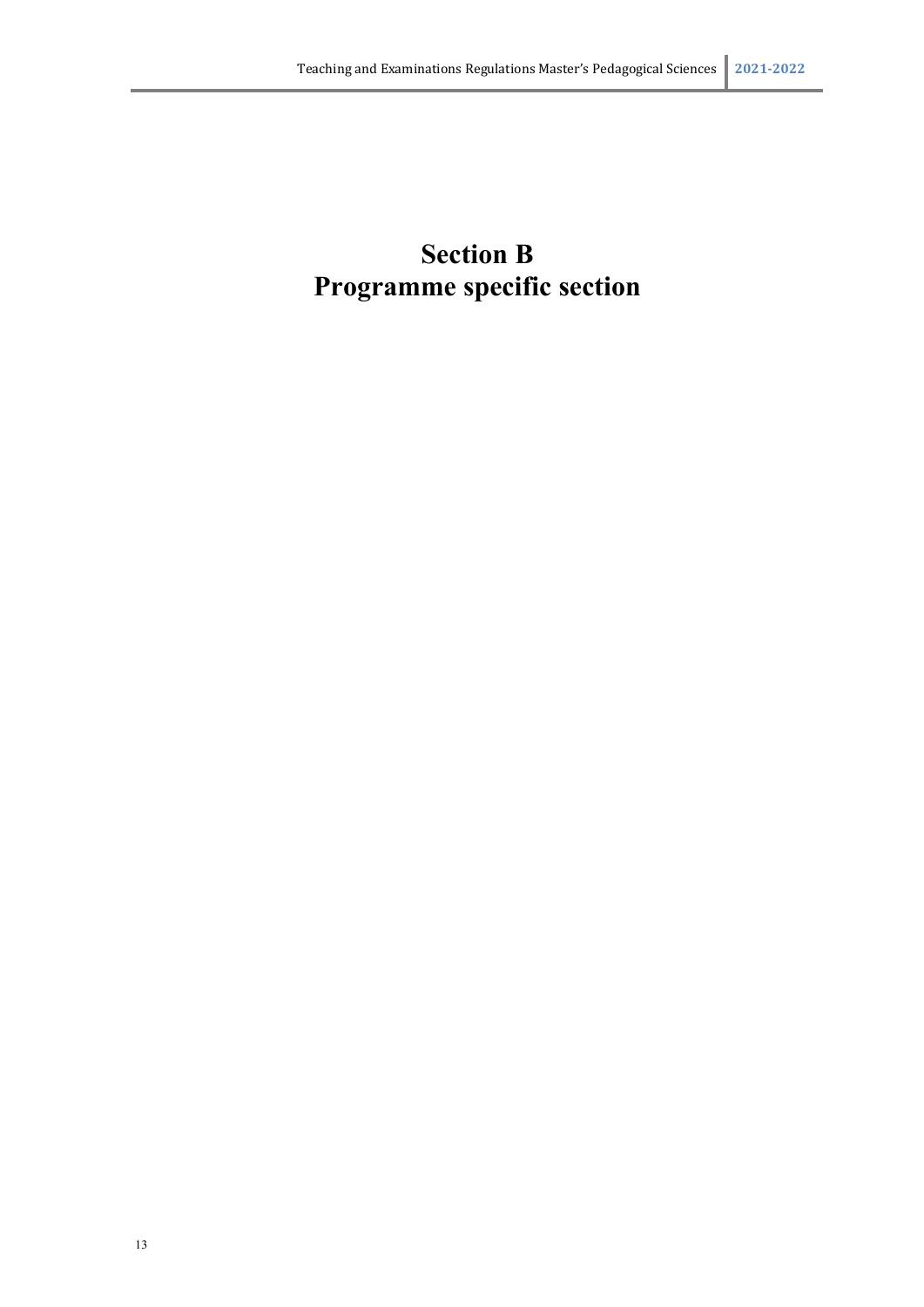### **Chapter 1** – **General provisions**

| <i>Article B.1.1</i><br>Definitions                           |                                                                                                                                                                                                                                                                                                                                                                                                                                                                                                                                                                                            |
|---------------------------------------------------------------|--------------------------------------------------------------------------------------------------------------------------------------------------------------------------------------------------------------------------------------------------------------------------------------------------------------------------------------------------------------------------------------------------------------------------------------------------------------------------------------------------------------------------------------------------------------------------------------------|
| a. effort requirements:                                       | requirements concerning (active) participation in teaching and<br>examination that students need to meet, as defined in the course<br>manual; these requirements consists of (a) respecting deadlines<br>for handing in papers, assignments and examinations as<br>stipulated in the course manual, (b) respecting course manual<br>stipulations regarding attendance in the course (where this<br>applies), (c) participation in the (interim) examinations, and (d)<br>active participation in class at the lecturer's discretion, with<br>exclusion of requirements related to grading; |
| b. director:                                                  | the director of the educational institute is responsible for the<br>integral management of the College/Graduate School. The<br>director directs the programme directors and support staff of the<br>institute;                                                                                                                                                                                                                                                                                                                                                                             |
| c. Education Desk:                                            | the Registrar of the English-taught programmes of the GSCDE,<br>responsible on behalf of the GSCDE for the maintenance of<br>academic records and matters concerning diplomas, certificates,<br>and transcripts.                                                                                                                                                                                                                                                                                                                                                                           |
| d. faculty:                                                   | the Faculty of Social and Behavioural Sciences where the Master's<br>programme of Pedagogical Sciences is organized;                                                                                                                                                                                                                                                                                                                                                                                                                                                                       |
| e. feedback:                                                  | reaction to a product or performance by a lecturer or by one or<br>more fellow students; the purpose of this reaction is product or<br>performance improvement;                                                                                                                                                                                                                                                                                                                                                                                                                            |
| f. graduate school:                                           | the Graduate School of Child Development and Education<br>(GSCDE) is part of the Department of Child Development and<br>Education, within the faculty. The GSCDE is responsible for the<br>organization of all Master's and PhD programmes of the<br>Department, including the Master of Pedagogical Sciences;                                                                                                                                                                                                                                                                             |
| g. partial exam:                                              | an assessment of the student's knowledge, understanding and<br>skills relating to a part of the unit of study. The assessment is<br>expressed in terms of a partial result (=grade);                                                                                                                                                                                                                                                                                                                                                                                                       |
| h. premaster programme                                        | programme consisting of 60 EC at maximum that students<br>without a diploma that directly grants access need to complete<br>first in order to gain access to a specific Master's programme;                                                                                                                                                                                                                                                                                                                                                                                                |
| i. programme director:                                        | the programme director is responsible for the programme set-up,<br>the organisation, execution and quality of the programme, within<br>the given context of the GSCDE;                                                                                                                                                                                                                                                                                                                                                                                                                     |
| j. re-sit:                                                    | the possibility to re-take an examination;                                                                                                                                                                                                                                                                                                                                                                                                                                                                                                                                                 |
| k. Rules and Guidelines for the<br><b>Examinations Board:</b> | the document referred to in Book 7, Article 12b of the law, which<br>comprises further procedures concerning the exams, and<br>procedures during interim examinations and the exams, of a                                                                                                                                                                                                                                                                                                                                                                                                  |
| l. student counsellor:                                        | programme;<br>the person, who is in charge of study advice and guidance to<br>students of the programme;                                                                                                                                                                                                                                                                                                                                                                                                                                                                                   |

#### *Article B.1.2 Degree programme information*

<sup>1.</sup> The Pedagogical Sciences programme, CROHO number 66607, is delivered on a full-time basis and the following specialisations are possible: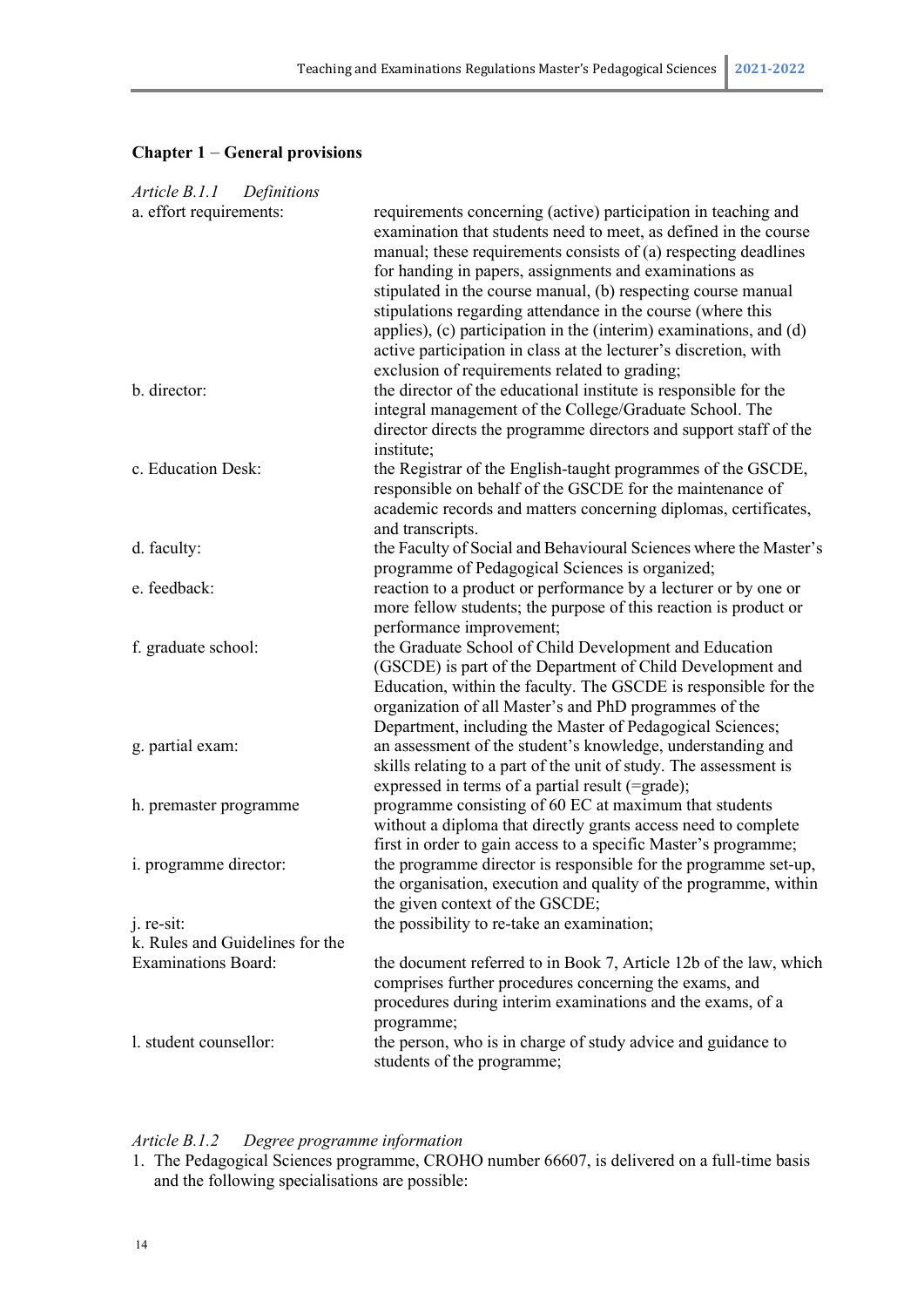- Child Rearing and Family Support
- Developmental Disorders, Parenting and Education
- Forensic Child and Youth Care Sciences
- Youth at Risk
- 2. The language of instruction for the Studies of Child Rearing and Family Support, Studies of Developmental Disorders, Parenting and Education and Forensic Child and Youth Care Sciences specialisations is Dutch. The Youth at Risk specialisation is delivered in English. For more information see chapter B.3.4.
- 3*.* The programme has a workload of 60 ECTS.

#### *Article B.1.3 Intake dates*

The programme is offered starting in the first semester of the academic year only (September 1). The Intake date mentioned in this paragraph ensures that a programme can be completed within the nominal study duration set for the programme.

#### **Chapter 2 – Programme objectives and exit qualifications**

#### *Article B.2.1. Programme objectives*

- 1. The programme aims to:
	- a) provide knowledge, skills and understanding in the area of Pedagogical Sciences and achieving the exit qualifications referred to in article B.2.2;
	- b) provide an academic education, including acquiring academic skills (such as reasoning, writing, speaking and research skills, and correctly citing and recording sources), learning to solve complex problems independently and creatively and learning to reflect critically.
	- c) The Master's degree programme has two objectives: to achieve the objective set for the Bachelor's degree programme and also to provide an academic degree programme that graduates complete with:
		- specialist theoretical knowledge of at least one of the subdisciplines (youth at risk, educational problems, (serious) development and child-rearing problems, judicial intervention or children's rights),
		- the ability to independently do academic research in this field and to report on the results obtained,
		- the ability to apply their knowledge of field-specific methods of diagnosis and intervention in diagnostic assessments of teaching situations and planning interventions.
	- d) The Master's degree programme has been designed to give graduates the best possible preparation for:
		- the role of educator working in a professional practice based on academic principles;
		- a doctoral programme.

#### *Article B.2.2 Exit qualifications*

1. The following exit qualifications apply for the Studies of Child Rearing and Family Support specialisation. They will apply in addition to the general academic proficiencies and working knowledge of the field and skills in the area of pedagogical sciences that provide admission to the Master's programme in accordance with Section 8 of the Dutch Higher Education and Research Act (*Wet op het hoger onderwijs en wetenschappelijk onderzoek, WHW*):

#### *Knowledge and understanding*

Students graduating from the programme have a thorough and specialist knowledge of and insight into:

1. the theories and findings and methods and techniques used in the field of child rearing and family support, as well as of subjects within or outside the specialisation that have a bearing on the application of these theories and findings;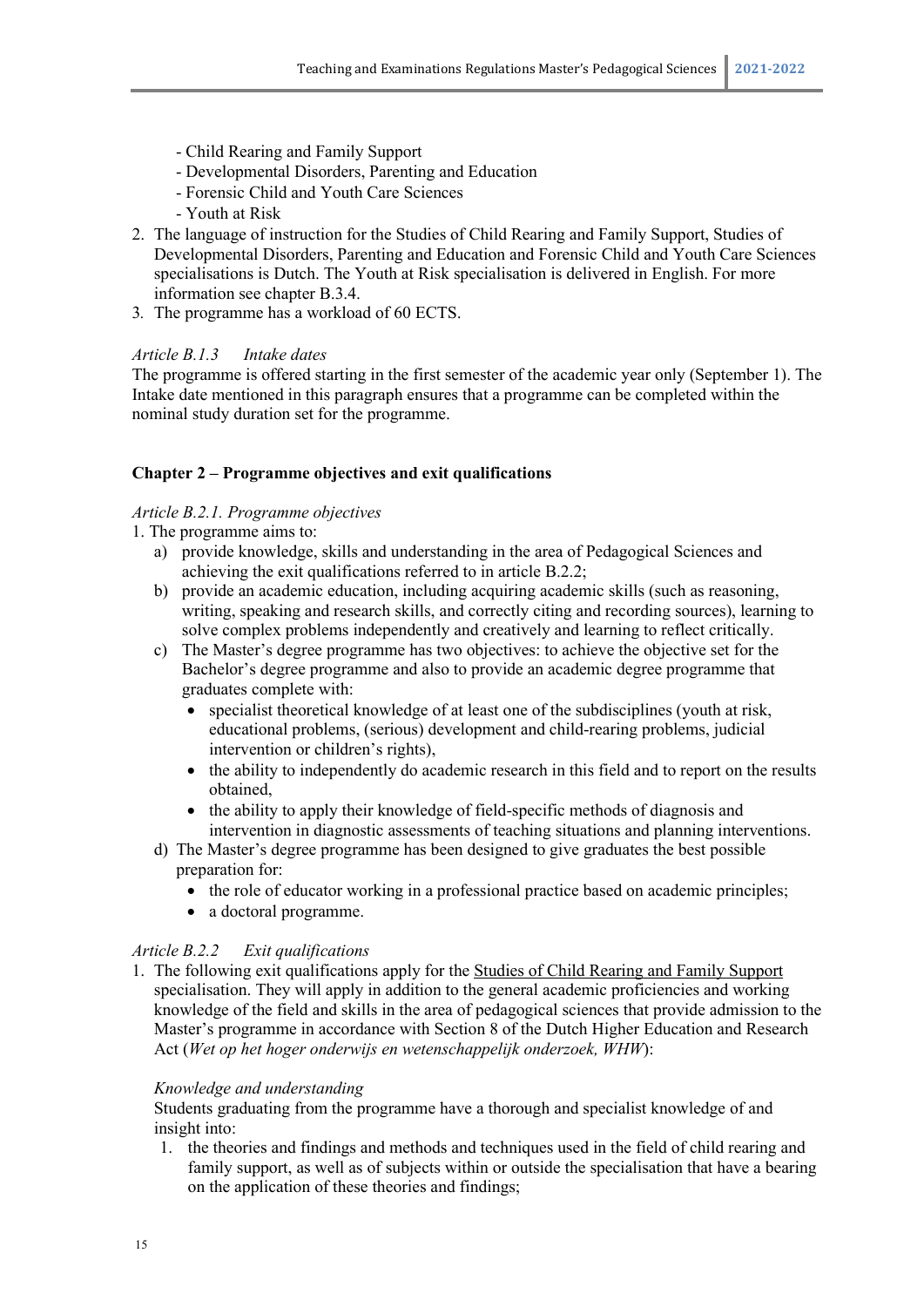2. pedagogical problem definitions and procedures and intervention methods.

#### *Applying knowledge and understanding*

The graduate has the ability to:

3. applying teaching theory within a field of teaching practice relevant for pedagogues and to relate this to empirical research and theoretical positions within the field of education science.

#### *Opinion forming*

Students graduating from the programme are capable of:

- 4. employing advanced techniques in the performance of pedagogical research;
- 5. independently setting up and executing a research or influence plan in distinct phases, including gathering relevant literature and gathering, processing and interpreting data;
- 6. planning, making decisions and bearing responsibility in the occupational context.

Students graduating from the programme have:

- 7. specialist skills in pedagogical problem definitions and procedural strategies or interventions;
- 8. specialist skills in conducting discussions, observation, coaching and coordinating teams in preventive youth care settings and reporting;

9. an insight into the consequences that their actions have for others in the occupational context;

- 10. ethical aspects of professional interaction with others (co-researchers, clients and subjects), including the broader consequences of their own research results and professional practice;
- 11. their own limitations and when to call upon the expertise of others or refrain from action;

#### *Communication*

Graduates have the ability to:

12. demonstrate interpersonal skills and the ability to work as part of a team.

2. The following exit qualifications apply for the Studies of Developmental Disorders, Parenting and Education specialisation.

They will apply in addition to the general academic proficiencies and working knowledge of the field and skills in the area of pedagogical sciences that provide admission to the Master's programme in accordance with Section 8 of the Dutch Higher Education and Research Act (*Wet op het hoger onderwijs en wetenschappelijk onderzoek, WHW*):

#### *Knowledge and insight*

Students graduating from the programme have a thorough and specialist knowledge of and insight into:

- 1. both the theories and findings and methods and techniques used in the field of child and youth care, as well as of subjects within or outside the specialisation that have a bearing on the application of these theories and findings;
- 2. psychodiagnostics and treatment methods.

#### *Applying knowledge and understanding*

Students graduating from the programme are capable of:

3. applying teaching theory within a field of teaching practice relevant for youth care workers and to relate this to empirical research and theoretical positions within the field of education science.

#### *Opinion forming*

Students graduating from the programme are capable of: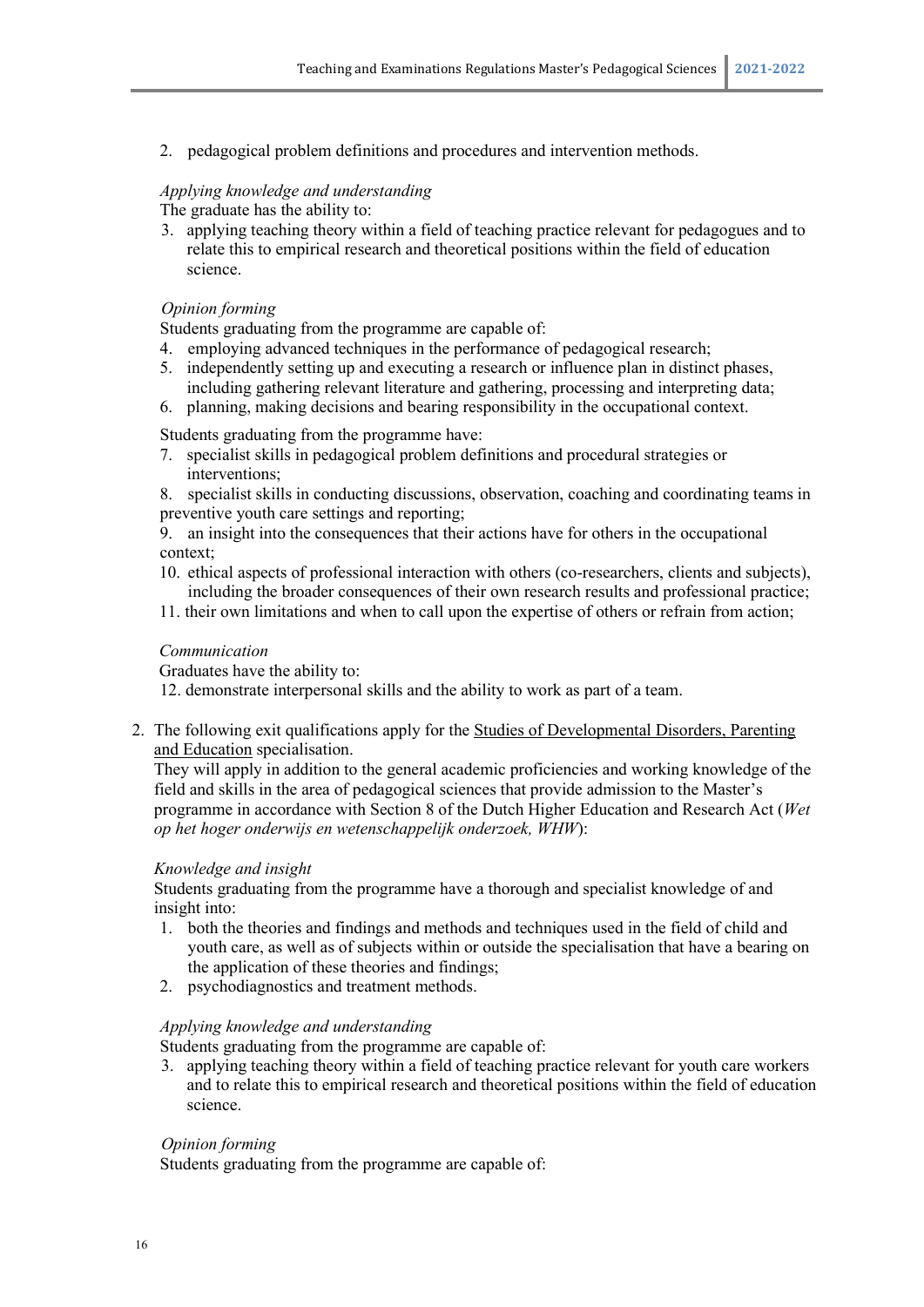- 4. employing advanced techniques in the performance of pedagogical and youth-care-sciences research;
- 5. independently setting up and executing a research or influence plan in distinct phases, including gathering relevant literature and gathering, processing and interpreting data;
- 6. planning, making decisions and bearing responsibility in the occupational context.

Students graduating from the programme have:

- 7. specialist skills in psychodiagnostics and treatment;
- 8. specialist skills in conducting discussions, observation and reporting;
- 9. an insight into the consequences that their actions have for others in the occupational context of the youth care worker;
- 10. an awareness of ethical aspects of occupational interaction with others, whether clients or trial subjects, including of the broader consequences of their own research results and professional practice;
- 11. an awareness of personal limitations, which would involve knowing when to call in outside expertise and when to refrain from action.

#### *Communication*

Students graduating from the programme have:

12. interpersonal skills and the ability to work as part of a team.

3. The following exit qualifications apply for the Forensic Child and Youth Care Sciences specialisation.

They will apply in addition to the general academic proficiencies and working knowledge of the field and skills in the area of pedagogical sciences that provide admission to the Master's degree programme in accordance with Section 8 of the Dutch Higher Education and Research Act (*Wet op het hoger onderwijs en wetenschappelijk onderzoek, WHW*):

#### *Knowledge and insight*

Students graduating from the programme have a thorough and specialist knowledge of and insight into:

- 1. the theories and findings and methods and techniques relevant to the Forensic Child and Youth Care Sciences, as well as the subjects within or outside the specialisation that have a bearing on the application of these theories and findings;
- 2. psychodiagnostics and treatment methods.

#### *Applying knowledge and understanding*

The student graduating from the programme is capable of:

3. applying teaching theory within a field of teaching practice that is relevant for forensic child and youth care science workers and of relating this to empirical research and theoretical positions within the field of education science.

#### *Opinion forming*

The student graduating from the programme is capable of:

4. employing advanced techniques in the performance of (forensic child and youth care sciences and) pedagogical research;

5. independently setting up and implementing a research or influence plan in distinct phases, including gathering relevant literature and gathering, processing and interpreting data;

6. planning, making decisions and bearing responsibility in the occupational context.

Students graduating from the programme have:

- 7. specialist skills in psychodiagnostics and treatment;
- 8. specialist skills in conducting discussions, observation and reporting;
- 9. an insight into the consequences that their actions have for others in the occupational context of the forensic youth care worker;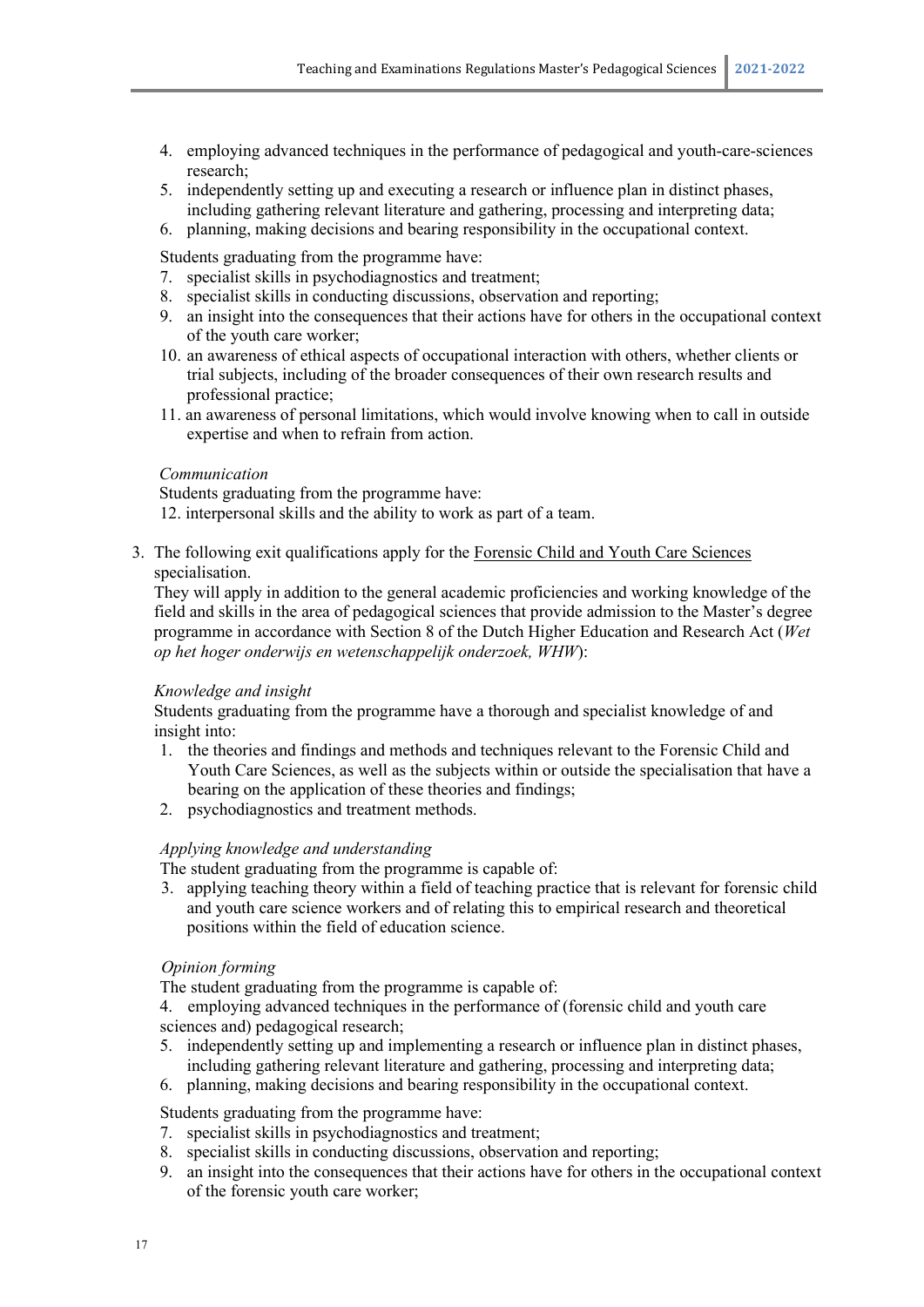- 10. an awareness of ethical aspects of occupational interaction with others, whether clients or trial subjects, including of the broader consequences of his or her own research results and professional practice;
- 11. an awareness of personal limitations, thus knowing when to call in outside expertise and when to refrain from action.

#### *Communication*

Students graduating from the programme have:

- 12. interpersonal skills and the ability to work as part of a team.
- 4. The following exit qualifications apply for the Youth at Risk specialisation.

They will apply in addition to the general academic proficiencies and working knowledge of the field and skills in the area of pedagogical sciences that provide admission to the Master's programme in accordance with Section 8 of the Dutch Higher Education and Research Act (*Wet op het hoger onderwijs en wetenschappelijk onderzoek, WHW*):

#### *Knowledge and insight*

Students graduating from the programme have a thorough and specialist knowledge of and insight into:

- 1. the theories and findings and methods and techniques relevant to the chosen specialisation, as well as the subjects within or outside preventive youth care and general child development that have a bearing on the application of these theories and findings;
- 2. pedagogical problem definitions and procedures or intervention methods.

#### *Applying knowledge and understanding*

Students graduating from the programme are capable of:

3. applying teaching theory within a field of teaching practice relevant for pedagogues and to relate this to empirical research and theoretical positions within the field of education science.

#### *Opinion forming*

Students graduating from the programme are capable of:

- 4. employing advanced techniques in the performance of pedagogical research;
- 5. independently setting up and implementing a research or influence plan in distinct phases, including gathering relevant literature and gathering, processing and interpreting data;
- 6. planning, making decisions and bearing responsibility in the occupational context.

Students graduating from the programme have:

- 7. specialist skills in pedagogical problem definitions and procedural strategies or preventive interventions in a non-clinical setting;
- 8. specialist skills in conducting discussions, observation, coaching and coordinating teams in preventive youth care settings and reporting;
- 9. an insight into the consequences that their actions have for others in the occupational context;
- 10. an awareness of ethical aspects of occupational interaction with others, whether clients or trial subjects, including of the broader consequences of their own research results and professional practice;
- 11. an awareness of personal limitations, thus knowing when to call in outside expertise and when to refrain from action.

#### *Communication*

Students graduating from the programme have:

12. interpersonal skills and the ability to work as part of a team.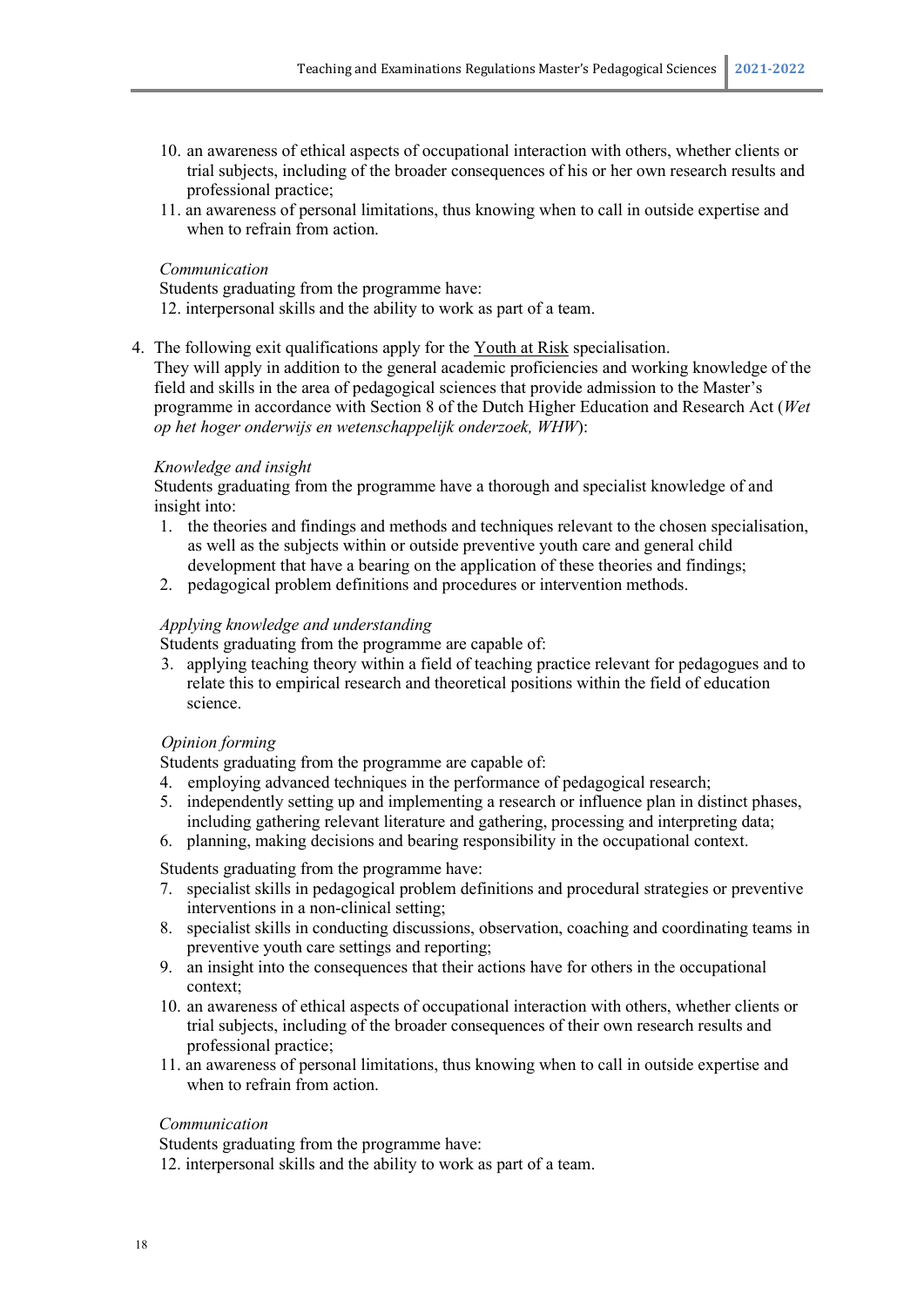#### **Chapter 3** – **Further admission requirements**

#### *Article B.3.1 Admission requirements*

- 1. Students possessing a Bachelor's degree from either a Dutch or international higher education institution may enter the Master's degree programme in Pedagogical Sciences if they are able to demonstrate to be in possession of the requisite knowledge, insight and skills at the level of the University of Amsterdam's Bachelor's programme in Pedagogical Sciences and have the required language skills (with due observance of paragraphs 5 and 6). More specifically, this means that candidates must be able to demonstrate that they have:
	- a) a sufficient knowledge of Pedagogical Sciences and its sub-areas and applications;
	- b) a sufficient knowledge of statistics, research methods and data analysis;
	- c) sufficient research skills, discussion skills, academic writing skills and oral expression skills.

Furthermore, to gain admission to the Studies of Developmental Disorders, Parenting and Education and Forensic Child and Youth Care Sciences specialisations, candidates must be able to demonstrate that they have:

- d) sufficient diagnostic and treatment-related knowledge and skills.
- 2. Whether or not the candidate satisfies the admission requirements will be examined by the Admissions Board.
- 3. Holders of a Bachelor's degree in academic higher education for the following Degree programmes in any case satisfy the requirements referred to in paragraph 1:
	- a) Bachelor of Pedagogical Sciences
- 4. In addition to the general admission requirements, admission to a specific subject specification will be possible if the following degree programme has been completed successfully:
	- a) The Examinations Board may decide to admit graduates of the Bachelor's degree programme in Interdisciplinary Social Science, the Youth domain, which is delivered by the faculty, to the Study of Child Rearing and Family Support specialisation and the Youth at Risk specialisation if they have completed the Studies of Child Rearing and Family Support minor and attained 30 ECTS.
	- b) The Examinations Board may decide to admit graduates (BSc) from the Bachelor's in Interdisciplinary Social Science, the Youth domain, which is delivered by the faculty, who have successfully completed the 60-ECTS minor in Studies of Developmental Disorders, Parenting and Education, to the Studies of Developmental Disorders, Parenting and Education track or the Forensic Child and Youth Care Science track.
	- c) Anyone with a degree certificate for the Natural and Social Sciences Bachelor's programme at the UvA with a statement approving their participation in the Pedagogical Sciences major will automatically be admitted to the Studies of Child Rearing and Family Support and Youth at Risk specialisations. To be admitted to the Studies of Developmental Disorders, Parenting and Education and Forensic Child and Youth Care Sciences tracks, students must have completed an additional component in this field (see the course catalogue for Natural and Social Sciences) and the Examinations Board will assess whether admission is possible.
	- d) The Examinations Board may decide to admit graduates of a Child Development, Development Psychology, Psychology, Sociology, Anthropology or Interdisciplinary Social Science programme to the Youth at Risk specialisation, provided the student has sufficient basic knowledge and an active interest in child and youth development.
- 5. When the programme commences, candidates must have fully completed the Bachelor's programme or pre-Master's programme allowing admission to this Master's programme.
- 6. Only those students who have completed the application procedure on time and in accordance with the instructions published on the programme's website will qualify for admission.
- 7. With due observance of the provisions of paragraph 1, applicants who hold a degree certificate from a programme whose learning outcomes and programme components correspond, in the Examination Board's estimation, with those of the Bachelor's in Pedagogical Sciences at the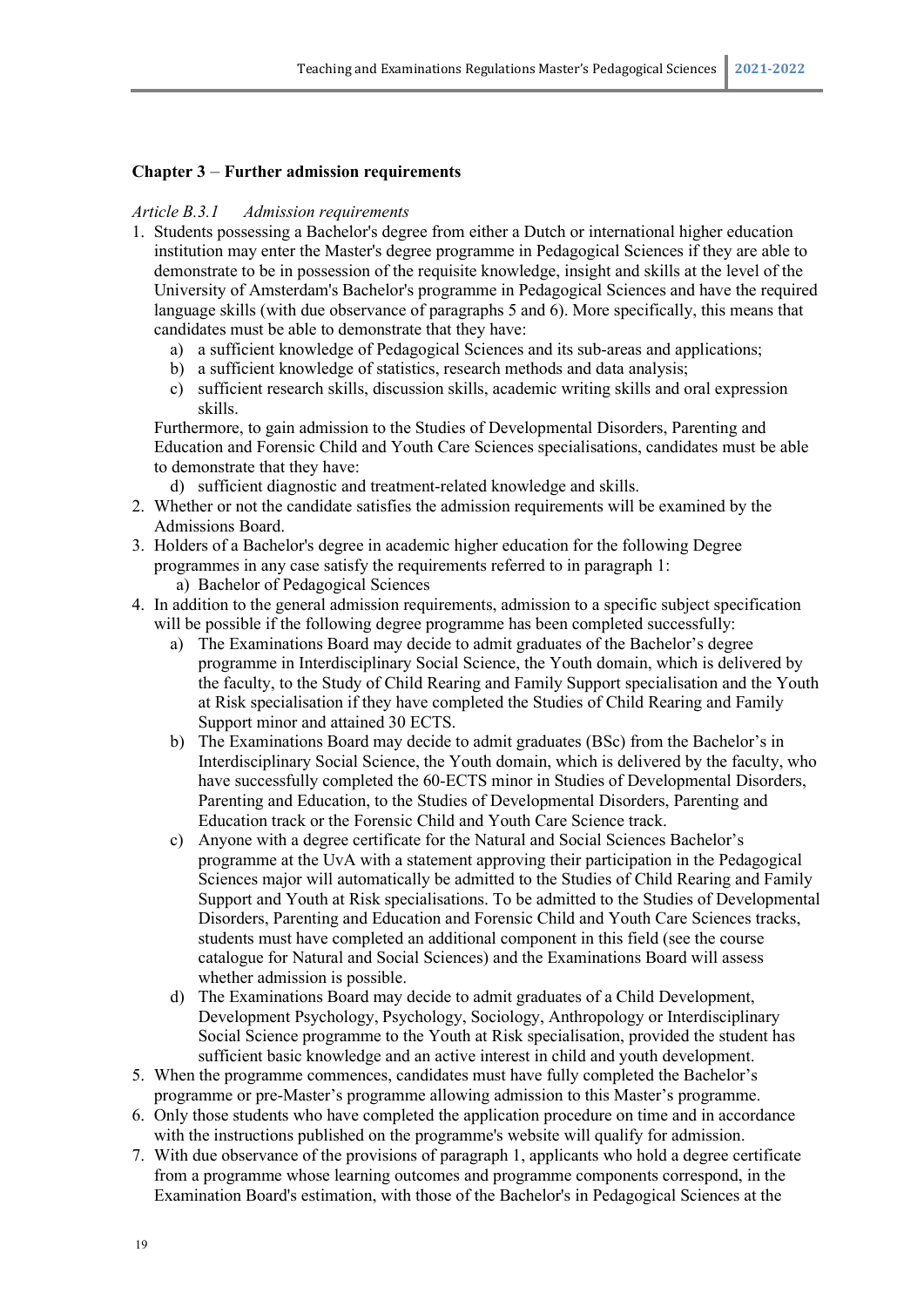University of Amsterdam in terms of the relevant exit qualifications and components also qualify for automatic admission.

#### *Article B.3.2 Pre-Master's programme*

- 1. Holders of a Bachelor's degree in a field that sufficiently corresponds with the field of the Master's degree programme and have attained a mathematics qualification at upper general secondary education level (HAVO) at the very least can apply for admission to the pre-Master's programme for the Pedagogical Sciences programme.
- 2. The premaster programme consists of 60 ECTS and contains the following units:
	- a) Premaster Studies of Child Rearing and Family Support 60EC:
	- Professionele opvoeders (6 EC)
	- Onderzoeksmethodologie (6 EC)
	- Vrienden en vrije tijd (6 EC)
	- Beschrijvende statistiek (6 EC)
	- Professionele vaardigheden II (3 EC)
	- Testen en meten (3 EC)
	- Familie en gezin (6 EC)
	- Toetsende statistiek (6 EC)
	- Ethiek en recht in opvoeding en onderwijs (9 EC)
	- Onderzoekspraktijk (6 EC)
	- Kwalitatief onderzoek (3 EC)
	- b) Premaster Studies of Developmental Disorders, Parenting and Education and Forensic Child and Youth Care Sciences 60EC:
	- Leren op school  $(6 \text{ EC})$
	- Onderzoeksmethodologie (6 EC)
	- Psychopathologie (6 EC)
	- Beschrijvende statistiek (6 EC)
	- Hersenen en gedrag (3 EC)
	- Testen en meten (3 EC)
	- Diagnostiek (6 EC)
	- Toetsende statistiek (6 EC)
	- Professionele vaardigheden III (6 EC)
	- Onderzoekspraktijk (6 EC)
	- Psychotherapeutische stromingen (3 EC)
	- Professionele opvoeders (3 EC)
- 3. The successful completion of a (minor or) pre-Master's programme corresponding to the programme specialisation in question and that attainment of four colloquium credits will serve as confirmation of admission to the Master's programme in question in the next academic year.
- 4. If the degree certificate granting admission to the Dutch-language pre-Master's programme has not yet been issued at the time of registration, it must be submitted before 1 September of the academic year in which the programme is offered.
- 5. Students must complete their prescribed pre-Master's programme within no more than twice the expected duration (two years in total) in order to be admitted to the Master's degree programme.
- 6. The recommended sequence for Methods and Statistics courses is to participate in Onderzoeksmethodologie before starting Beschrijvende Statistiek, to participate in Beschrijvende Statistiek before starting Testen and Meten, to participate in Testen and Meten before starting Toetsende Statistiek and to participate in Toetsende Statistiek before starting Onderzoekspraktijk.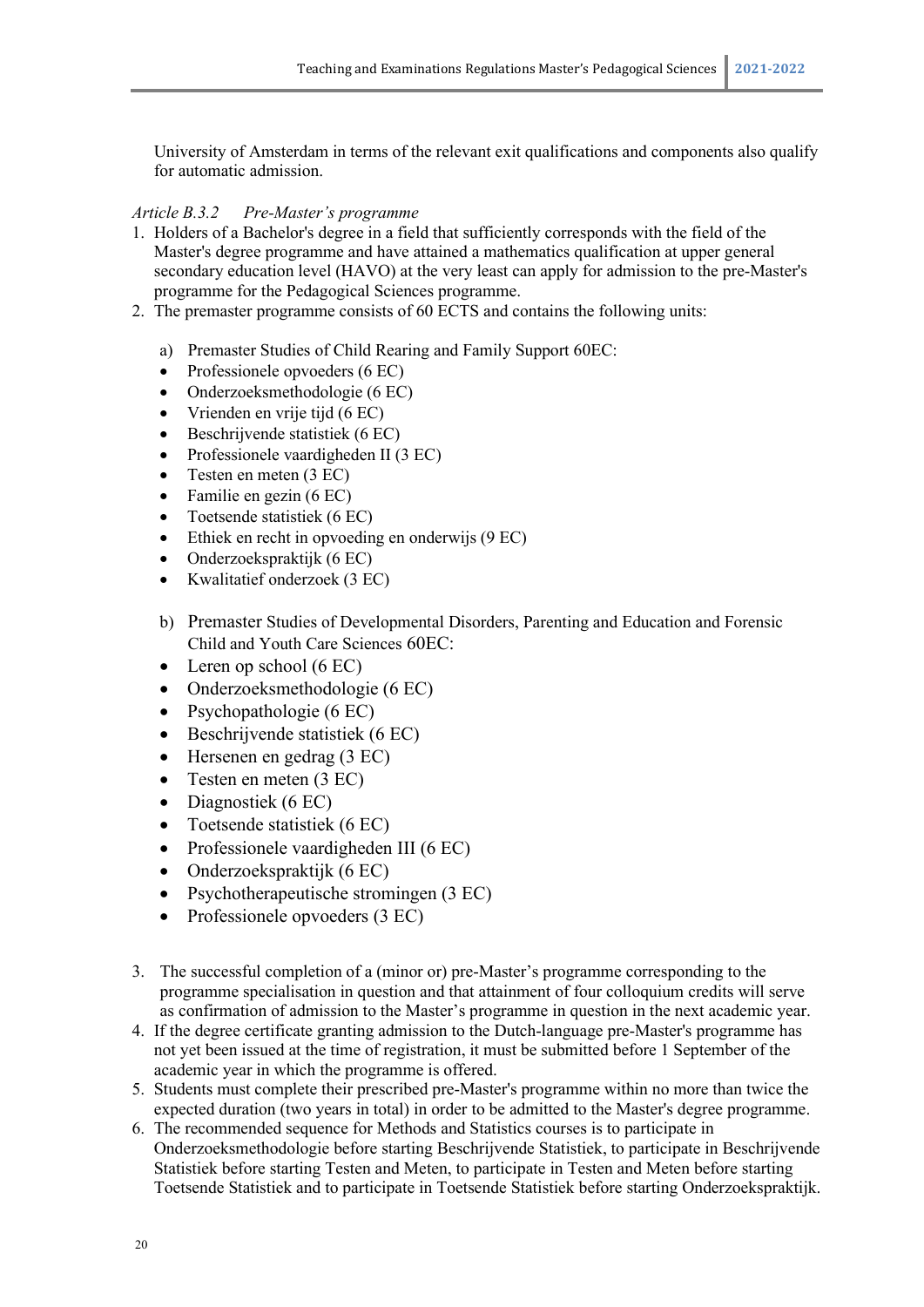- 7. In the event of demonstrable extreme unreasonableness or unfairness, the relevant Examinations Board may deviate from the Bachelor's degree or pre-Master's programme requirement for a period of time as referred to in this article and as determined by the Examination Board.
- 8. Graduates of the Child Development, Social Pedagogical Services, Social work and Services or Cultural Social Work Bachelor's programme at the Amsterdam University of Applied Sciences that offer the academic route may be admitted to the corresponding Master's track. The Social Pedagogical Services and Cultural Social Work programmes offer an academic route that prepares students for the Studies of Child Rearing and Family Support, Studies of Developmental Disorders, Parenting and Education and Forensic Child and Youth Care Sciences. The Child Development programme offers an academic route that prepares students for Studies of Child Rearing and Family Support, while the Cultural Social Work offers an academic route that prepares students for Studies of Developmental Disorders, Parenting and Education and Forensic Child and Youth Care Sciences. The content of this route is the same as the content of the pre-Master's programme.
- 9. If candidates obtained their degree certificates and/or successfully completed the academic route more than two years previously, the Examination Board will decide whether they will gain admission to the Master's degree programme.

#### *Article B.3.3 Admission procedure and deadlines for application*

- 1. A candidate must submit a request to be admitted to the programme to the GSCDE.
- 2. Application deadlines apply to the programme.
- 3. The admission procedure and deadlines for application can be found on the website of the relevant specialisation:
	- [www.uva.nl/msc-orthopedagogiek](http://www.uva.nl/msc-orthopedagogiek)
	- [www.uva.nl/msc-forensische-orthopedagogiek](http://www.uva.nl/msc-forensische-orthopedagogiek)
	- [www.uva.nl/msc-pjo](http://www.uva.nl/msc-pjo)
	- [www.uva.nl/msc-yar](http://www.uva.nl/msc-yar)
- 4. Under exceptional circumstances, the Admissions Board may consider a request submitted after this closing date.

#### *Article B.3.4 Dutch language requirements for Dutch-language Master's degree programmes*

1. A student whose previous education was not in a Dutch-speaking country must demonstrate that he/she has sufficient proficiency in Dutch in order to follow academic higher education successfully. This requirement can be met by the successful completion of the state examination for Dutch as a Second Language, exam II (NT2 II).

#### *Article B.3.5 English-language requirements for English-language specialisations*

- 1. The proficiency requirement in English as the language of instruction (for programmes taught in English) can be met by the successful completion of one of the following examinations:
	- International English Language Testing System (IELTS). Students are required to have a score of at least 6.5 on the academic module, with a minimum score of 6.0 for the separate components of the test.
	- Test of English as a Foreign Language (TOEFL). Students are required to have a score of at least 92 (internet based test), with a minimum score of 22 for the separate components of the test.
	- Cambridge International Examination. Students are required to have a C1 Advanced score of at least 180.

The foregoing examination must have been taken within two years before the student's enrolment.

- 2. An exemption from the English examination referred to in the first paragraph is granted to:
	- students who have obtained a "VWO-diploma".
	- students who can prove to have successfully finished an English-taught programme at university level.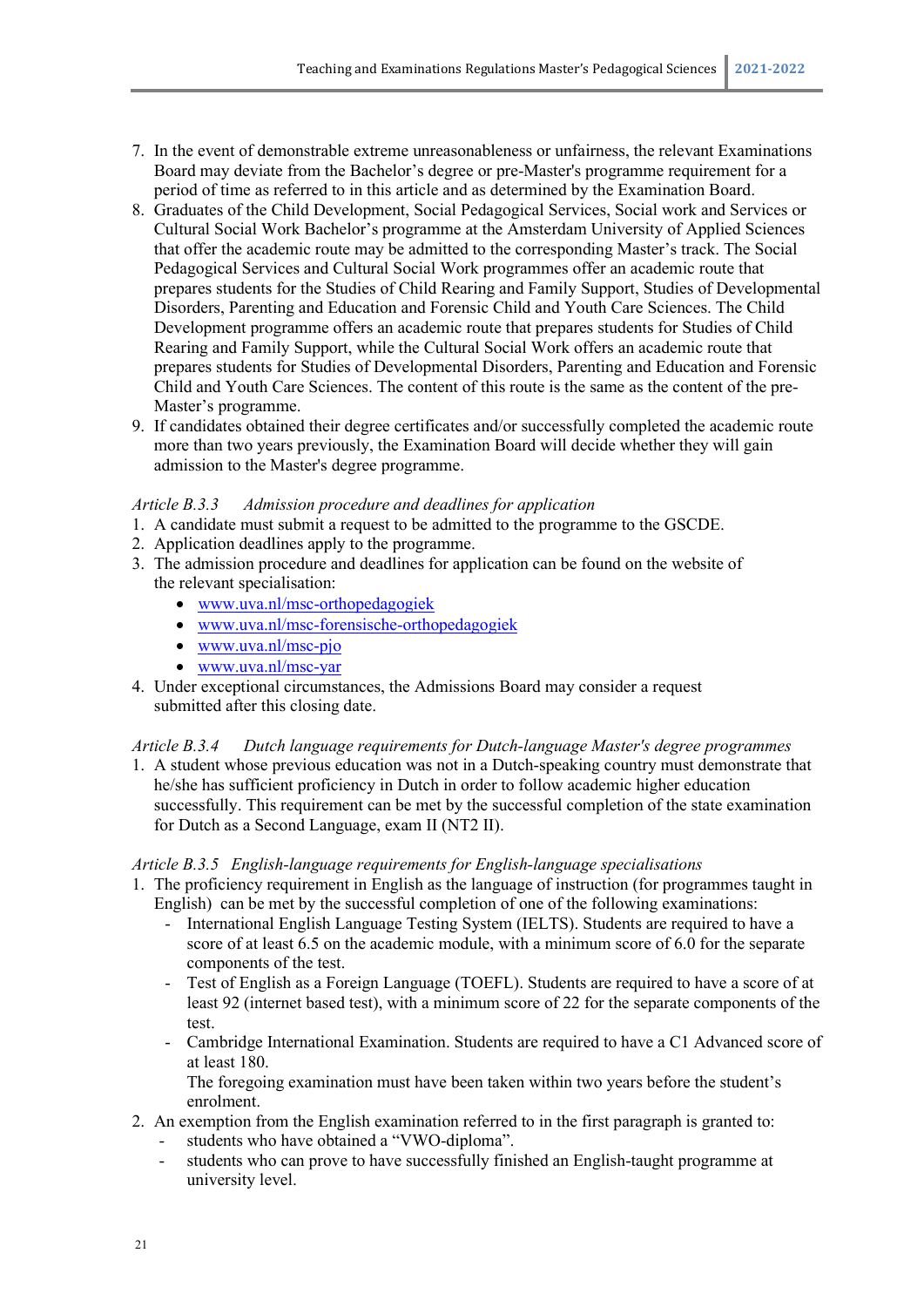students for whom English is their native language.

#### **Chapter 4** – **Curriculum structure**

#### *Article B.4.1 – Composition of the degree programme*

- 1. The degree programme consists of the following components: a) compulsory units of study: 60 ECTS
- 2. The following standards are used to calculate workload:
	- One ECTS credit equals 28 hours of study activities.
	- **Participation in courses: course participation will involve a minimum of 21 contact hours** per 6-ECTS component, with the exception of the Master's internship and Master's thesis components.
	- *Literature study:* The standard is six pages per hour.

#### *Article B.4.2. The compulsory units of study*

1. The Studies of Child Rearing and Family Support specialisation:

| Name of unit of study                         | Course        | Number of | Semester, block      |
|-----------------------------------------------|---------------|-----------|----------------------|
|                                               | catalogue no. | credits   |                      |
| Preventieve jeugdinterventies                 | 7014C469AY    | 6 ECTS    | 1.1                  |
| Opvoeding en ontwikkeling                     | 7014C462CY    | 9 ECTS    | 1.1                  |
| Ontwikkelen en implementeren van              | 7014C463AY    | 6 ECTS    | 1.2                  |
| opvoedingsinterventies volgens de methode van |               |           |                      |
| <b>Intervention Mapping</b>                   |               |           |                      |
| Grondslagen, methodologie en analyse van      | 7014C464CY    | 9 ECTS    | 1.2                  |
| praktijkgericht onderzoek                     |               |           |                      |
| Masterstage                                   | 7014C467BY    | 12 ECTS   | 1.3 tot en met $2.3$ |
| Masterscriptie                                | 7014C468HY    | 18 ECTS   | 1.3 tot en met $2.3$ |

#### 2. Studies of Developmental Disorders, Parenting and Education specialisation:

| Name of unit of study                          | Course        | Number of | Semester, block        |
|------------------------------------------------|---------------|-----------|------------------------|
|                                                | catalogue no. | credits   |                        |
| Van diagnostiek naar behandeling I             | 7014A407AY    | 6 ECTS    | 1.1                    |
| Van diagnostiek naar behandeling II            | 7014A408AY    | 6 ECTS    | 1.2                    |
| Psychische stoornissen en opvoeding, óf        | 7014A422AY    | 6 ECTS    | 1.1                    |
| Leerstoornissen                                | 7014A426AY    | 6 ECTS    | 1.1                    |
| Ontwikkeling van baby's en kleuters en         | 7014A413DY    | 3 ECTS    | 1.2                    |
| methodologische aspecten van baby-, peuter- en |               |           |                        |
| kleuteronderzoek, óf                           |               |           |                        |
| Leerling-leerkrachtinteractie                  | 7014A416DY    | 3 ECTS    | 1.2                    |
| Masterstage:                                   |               |           |                        |
| Reguliere stage, óf                            | 7014A456PY    | 21 ECTS   | $1.3$ tot en met $2.3$ |
| Klinische stage                                | 7014A456RY    | 21 ECTS   |                        |
| Masterscriptie                                 | 7014A457HY    | 18 ECTS   | $1.3$ tot en met $2.3$ |

#### 3. Forensic Child and Youth Care Sciences specialisation:

| Name of unit of study                | Course<br>catalogue no. | Number of<br>credits | Semester, block |
|--------------------------------------|-------------------------|----------------------|-----------------|
| Forensische orthopedagogiek          | 7014B413DY              | 3 ECTS               |                 |
| Forensische orthopedagogiek en recht | 7014B474DY              | 3 ECTS               |                 |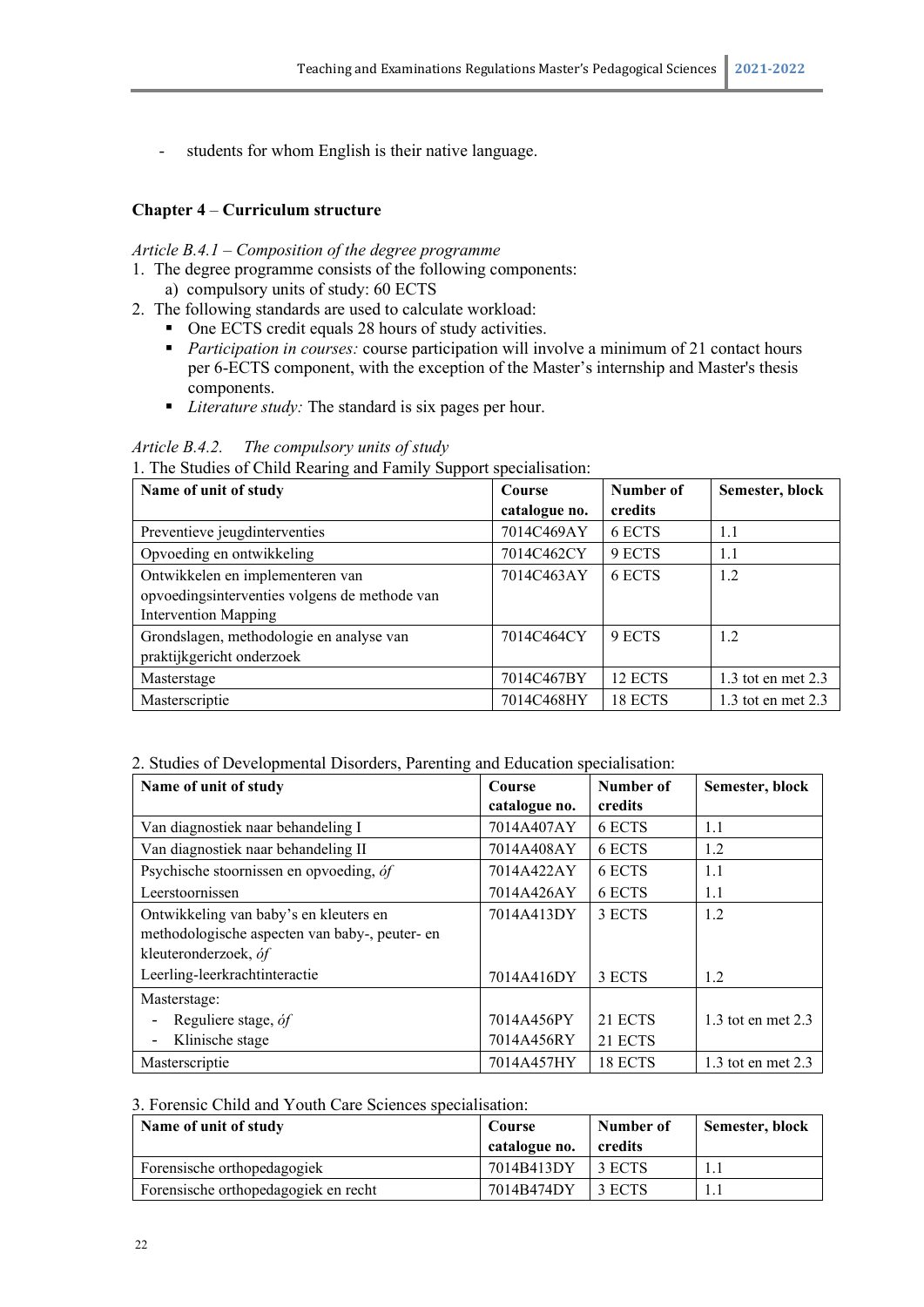| Forensische diagnostiek                         | 7014B436AY | 6 ECTS  | 1.1                    |
|-------------------------------------------------|------------|---------|------------------------|
| Forensische behandeling                         | 7014B443AY | 6 ECTS  | 1.2                    |
| Methoden en technieken van forensisch           | 7014B453DY | 3 ECTS  | 1.2                    |
| orthopedagogisch onderzoek                      |            |         |                        |
| Masterstage                                     |            |         |                        |
| Reguliere stage, óf<br>$\overline{\phantom{a}}$ | 7014B456PY | 21 ECTS | $1.3$ tot en met $2.3$ |
| Klinische stage<br>$\blacksquare$               | 7014B456RY | 21 ECTS |                        |
| Masterscriptie                                  | 7014B457HY | 18 ECTS | 1.3 tot en met $2.3$   |

#### 4. The Youth at Risk specialisation:

| Name of unit of study                                             | Course<br>catalogue no. | Number of<br>credits | Semester, block           |
|-------------------------------------------------------------------|-------------------------|----------------------|---------------------------|
| Resilience and Risk Processes in Children and<br>Adolescents      | 7014D470AY              | 6 ECTS               | 1.1                       |
| School Adjustment                                                 | 7014D473AY              | 6 ECTS               | 1.1                       |
| Intervention Essentials: Effects, Implementation and<br>Diversity | 7014D471AY              | 6 ECTS               | 1.2                       |
| Parent and Peer Influences in Youth Development                   | 7014D474AY              | 6 ECTS               | 1.2                       |
| Methods and Statistics Masterclass                                | 7014D472DY              | 3 ECTS               | 1.3                       |
| Professional Skills Masterclass                                   | 7014D475DY              | 3 ECTS               | 1.3                       |
| Master's thesis                                                   | 7014D477HY              | 18 ECTS              | 2.1 to $2.3$<br>inclusive |

Students can choose the elective component (12 EC) from the following units of study:

| Name of unit of study                      | Course        | Number of | Semester, block  |
|--------------------------------------------|---------------|-----------|------------------|
|                                            | catalogue no. | credits   |                  |
| Youth at Risk internship                   | 7014D476BY    | 12 ECTS   | 2.1 to 2.3       |
|                                            |               |           | inclusive        |
| Developing Preventive Interventions        | 7014DV001Y    | 12 EC     | $2,1$ tot en met |
|                                            |               |           | 2,2              |
| <b>Family Systems</b>                      | 7055R027AY    | 6 ECTS    | 2.1              |
| Learning and Social-Emotional Disorders in | 7055R036AY    | 6 ECTS    | 2.1              |
| <b>Educational Contexts</b>                |               |           |                  |

Students can also choose 6-ECTS units of study from the broader range of units of study on offer at the UvA, provided they align with the content and main themes of the Youth at Risk specialisation (in consultation with and subject to the approval of the Examining board).

#### *Article B.4.3. Units of study from elsewhere*

- 1. Components completed elsewhere during the programme may only be incorporated into a student's examination programme with the permission of the Examinations Board.
- 2. Units of study successfully completed at an Institute of Higher Education prior to the start of the programme solely count as exemptions if based on Article A.4.7.

#### *Article B.4.4 Studying abroad*

- 1. Students can choose to follow courses, do their internship (*stage*) and/or thesis (*scriptie*) outside the Netherlands.
- 2. At the GSCDE the international office provides advice and guidance for students who choose to go abroad. Students can contact the international office coordinator.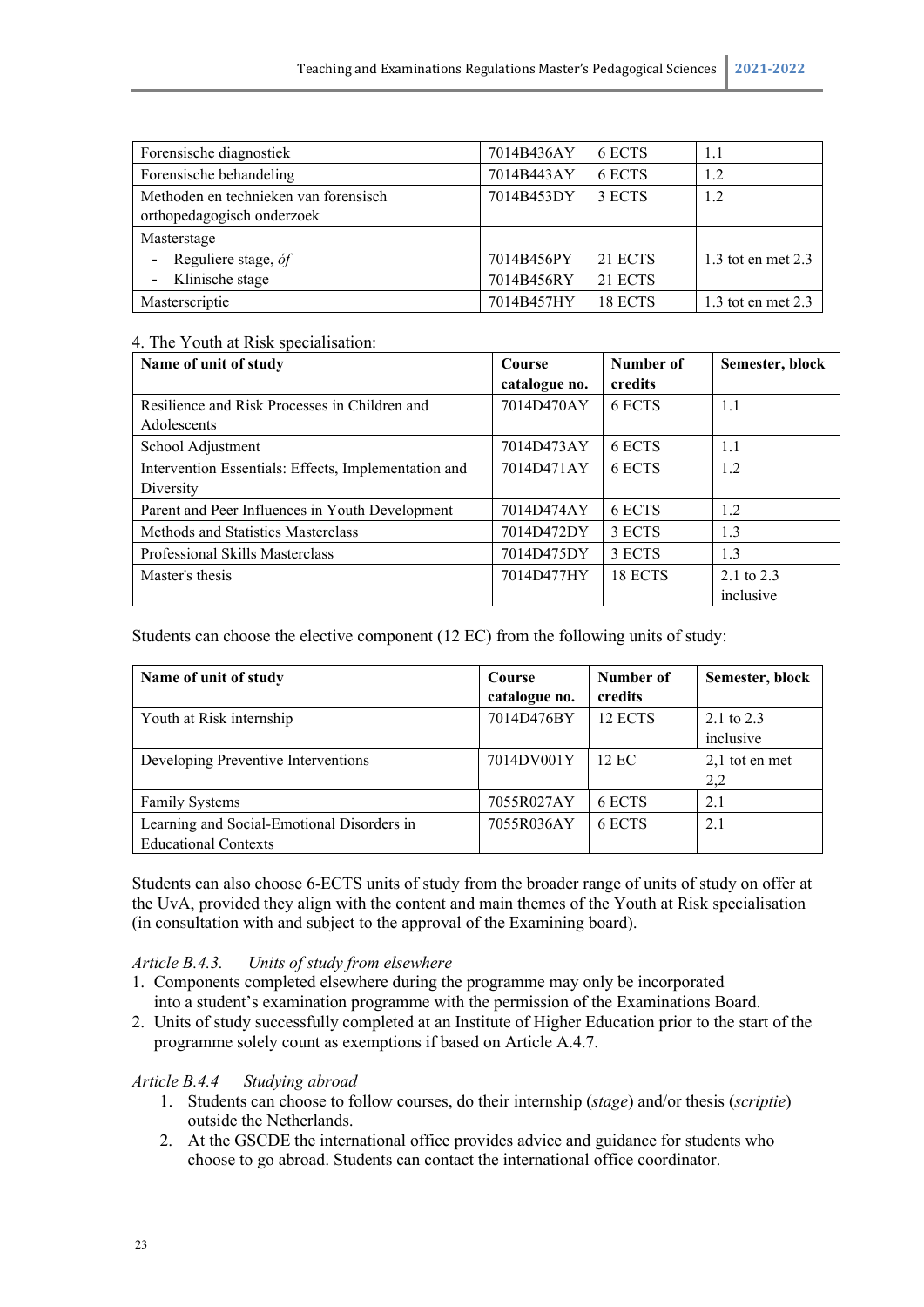#### *Article B.4.5 Free curriculum*

- 1. Subject to certain conditions, students have the option to compile a curriculum of their own choice, which deviates from the curricula stipulated by the degree programme.
- 2. The composition of this curriculum must first be approved by the most relevant Examinations Board.
- 3. Eligibility for a Master's degree will depend on satisfaction of the following conditions at the very least:
	- a. the programme consists of a coherent cluster that clearly shows the specific interests that the student has;
	- b. the student must have obtained at least 12 ECTS (excluding the thesis) for the regular study programme for the Pedagogical Sciences Master's tracks;
	- c. other components from the Master's phase of all study programmes offered by the UvA or another Dutch or international university with a scope of 30 credits;
	- d. (a minimum of) 18 credits have been obtained for a thesis on a teaching-related subject.
	- e. level of the curriculum fulfils the objectives and learning outcomes applicable to the programme in which the student is enrolled.
- 4. Graduates from a programme with a free curriculum will not automatically be admitted to the post-graduate programmes that are accessible to students who have completed the Studies of Developmental Disorders, Parenting and Education and Forensic Child and Youth Care Sciences Master's tracks.
- 5. If all of the examinations for the free curriculum have been completed successfully, in accordance with article A.4.6, the Master's final examination will have been passed and the student can apply to graduate. The graduate will be awarded the 'Master of Science' (MSc) degree.

#### **Chapter 5** – **Teaching, testing and exams**

*Article B.5.1 Language of instruction for the programme*

- 1. The Studies of Child Rearing and Family Support, Studies of Developmental Disorders, Parenting and Education and Forensic Child and Youth Care Sciences specialisations are delivered mainly in Dutch.
- 2. The teaching, tests (and written examinations) for the specialisations mentioned in paragraph 1 are administered in Dutch.
- 3. Contrary to the provisions of paragraph 2, the programme director can decide to offer courses entirely or partly in English.
- 4. The Youth at Risk specialisation is delivered in English.
- 5. The teaching, tests (and written examinations) for the specialisation mentioned in paragraph 4 are administered in English. The language applicable for the internship will depend on the institute at which the internship is to be done.
- 6. The ['Code of Conduct governing Foreign Languages at the University of Amsterdam'](http://www.uva.nl/binaries/content/assets/uva/nl/over-de-uva/over-de-uva/regelingen-en-regelementen/gedragscode-vreemde-talen.pdf) and the provisions laid down in Section 7.2 of the Act will apply to English-language education and/or assessment.

#### *Article B.5.2 Course Manual*

Every unit of study has a course manual. The course manual is drawn up following standard guidelines of the GSCDE and consists of at least the following elements:

- a. General information about the course, such as title, content and the teaching methods;
- b. The educational objectives of the unit of study and how they relate to the learning outcomes of the degree programme;
- c. Entry requirements;
- d. Effort requirements:
	- i. Class attendance if differing from general rules (Teaching and Examination Regulations);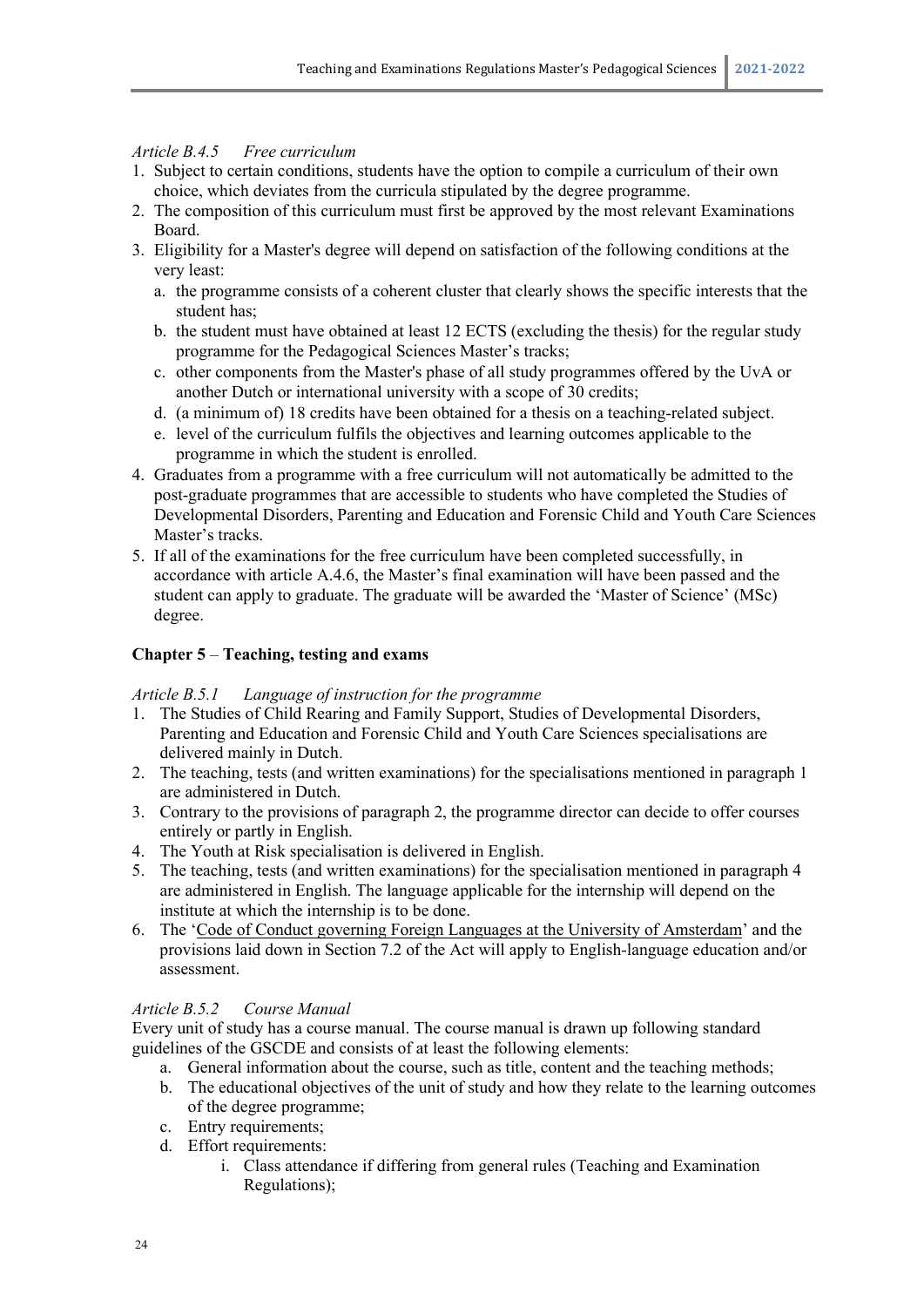- ii. Requirements concerning the students' study assignments and exams;
- e. Manner and form of testing, including deadlines, examination dates and language;
- f. The manner in which the final mark (=grade) is calculated, including the weight of the components;
- g. Assessment criteria;
- h. When and the manner in which inspection of examinations and re-sits takes place;
- i. The way in which papers and assignments need to be handed in, also with respect to the possible plagiarism-check;
- j. The way feedback is provided by the lecturer upon written interim examinations, assignments and/or papers;
- k. Necessary materials (for example literature) dealt with and tested in the course;
- l. The date the final grade will be available;
- m. Reference to the Regulations governing Fraud and Plagiarism for UvA Students;
- n. The main findings from the course evaluation, or a reference to these findings.

The course manual is made available via the digital learning environment of the component at least 14 days before the start date of the component.

#### *Article B 5.3 Participation in education and rules of precedence*

- 1. In principle, each student enrolled for the Master's programme may take part in education and course components.
- 2. Master's students from other programmes offered by a Dutch university may be admitted to certain components of the Master's programme with the approval of the Examinations Board, with the exception of the graduation components.
- 3. Students will only be able to take part in a certain course component if they have registered for the component in question. Registration will be arranged in accordance with the period and procedure specified on the website. If students fail to register or fail to do so within the specified period, they may be refused admission to courses.
- 4. Admission to units of study with limited capacity takes place based on previously established and published admission criteria and rules of precedence, with the understanding that students registered for the particular study programme have preference above others for units of study in the obligatory portion of their educational programme.

#### *Article B.5.4 Further conditions for participation in units of study*

- 1. Students must register to participate in units of study offered. Registration in such cases can only take place during specifically designated periods. The registration periods and procedures for a unit of study shall be established by the dean by 1 June and shall be published in the A-Z list > [Course and examination registration.](http://student.uva.nl/mow/az/item/vak-en-tentamenaanmelding.html)
- 2. Registered students must attend the first meeting of the unit of study. Should they be unable to attend, they must contact the lecturer in advance. Students that fail to do this may be excluded from participation.

#### *Article B.5.5 Participation in practical exercises and tutorials*

- 1. If a unit of study involves participation in one or more working groups/practicals, students will be required to attend these sessions in principle and also to prepare thoroughly for all such sessions. The attendance requirement is explained in more detail in the programme syllabus for the unit of study.
- 2. If circumstances prevent students from attending a working group/practical, they must notify the lecturer accordingly, stating reasons for their absence.
- 3. If the student is unable to fulfil the attendance obligation due to circumstances, the lecturer will assess, after the student has provided a further explanation stating the reasons, in what way the student can subsequently fulfil this obligation.
- 4. If a student disagrees with the decision of the lecturer as referred to in paragraph 3, he may approach the Examinations Board.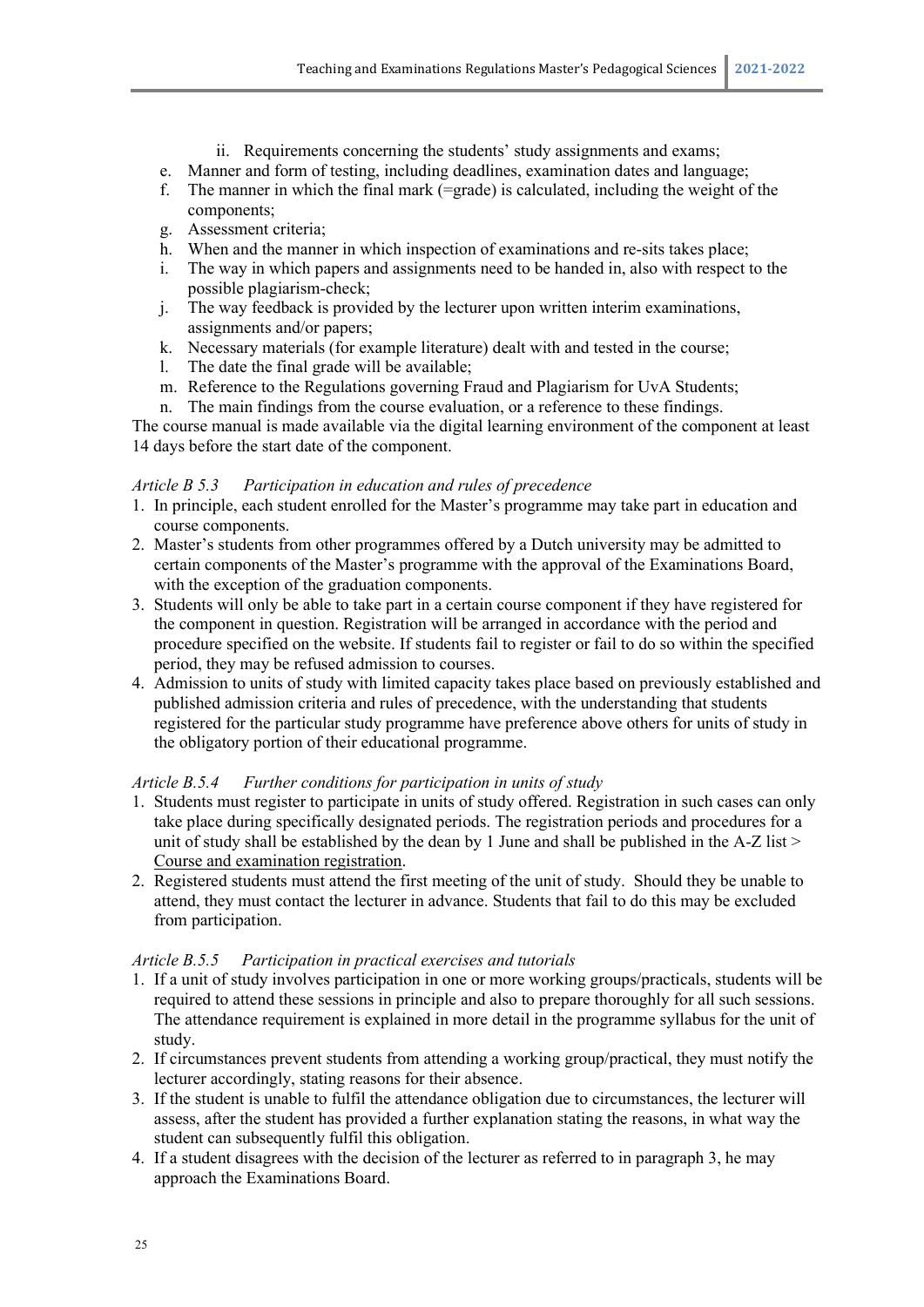- 5. The Examinations Board will be able to make an exception to the attendance requirement based on a substantiated request submitted by a student.
- 6. Completion of the assignments that form part of the practical exercises is an integral part of the final assessment of the component in question. In a student fails to participate sufficiently in the practical exercises, the Examinations Board may decide to issue him with an additional assignment or assignments.
- 7. The maximum group size for a practical will be 25 students per lecturer. The dean may agree to a different maximum subject to a substantiated request to this end from the Director of the Graduate School.

#### *Article B.5.6 Sequence of examinations*

1. Some examinations for the following units of study cannot be taken until the student has passed the examination or examinations for the relevant units of study:

| Name of unit of<br>study | Course<br>catalogue no. | Number of<br>credits | <b>Admission requirement(s):</b>                                                                                                                                                                                  |
|--------------------------|-------------------------|----------------------|-------------------------------------------------------------------------------------------------------------------------------------------------------------------------------------------------------------------|
| Masterstage              | 7014C467BY              | 12 EC                | Het behaald hebben van drie van de vier<br>mastermodulen en na goedkeuring van het stageplan<br>door de stagecoördinator, de stagebegeleider van de<br>UvA en de stagebegeleider vanuit de<br>praktijkinstelling. |
| Masterscriptie           | 7014C468HY              | 18 EC                | hebben van drie<br>Het behaald<br>mastermodulen.<br>waaronder de module Grondslagen, methodologie en<br>analyse van praktijkgericht onderzoek.                                                                    |

#### a) The Studies of Child Rearing and Family Support specialisation

#### b) Studies of Developmental Disorders, Parenting and Education specialisation

| Name of unit of   | Course        | Number of | <b>Admission requirement(s):</b>                     |
|-------------------|---------------|-----------|------------------------------------------------------|
| study             | catalogue no. | credits   |                                                      |
| Diagnostiek en    | 7014A408AY    | 6 EC      | Voldaan hebben aan de aanwezigheidsplicht van de     |
| behandeling II    |               |           | module Diagnostiek en behandeling I en alle          |
|                   |               |           | opdrachten van deze module hebben ingeleverd.        |
| Masterstage       | 7014A456RY    | 21 EC     | Klinische stage (met eventueel diagnostiekcasussen): |
| - Klinische stage |               |           | (a) het behaald hebben van een 6 EC-vak uit het      |
|                   |               |           | masterprogramma Orthopedagogiek;                     |
|                   |               |           | (b) het hebben voldaan aan de eisen met betrekking   |
|                   |               |           | tot de aanwezigheid bij de practicumbijeenkomsten    |
|                   |               |           | en het inleveren van alle verplichte opdrachten      |
|                   |               |           | behorend bij de vakken Diagnostiek en behandeling I  |
|                   |               |           | en Diagnostiek en behandeling II;                    |
|                   |               |           | (c) het behaald hebben van het practicumdeel van     |
|                   |               |           | Diagnostiek en behandeling I; en                     |
|                   |               |           | (d) goedkeuring van het stageplan door de            |
|                   |               |           | verantwoordelijke stagebegeleider.                   |
| Masterstage       | 7014A456PY    | 21 EC     | Reguliere stage (onderzoeks- of beleidsstage):       |
| - Reguliere stage |               |           | (a) het behaald hebben van een 6 EC-vak uit het      |
|                   |               |           | masterprogramma Orthopedagogiek en daarnaast         |
|                   |               |           | actief hebben deelgenomen aan een ander 6 EC-vak;    |
|                   |               |           | en                                                   |
|                   |               |           | (b) goedkeuring van het stageplan door de            |
|                   |               |           | verantwoordelijke stagebegeleider.                   |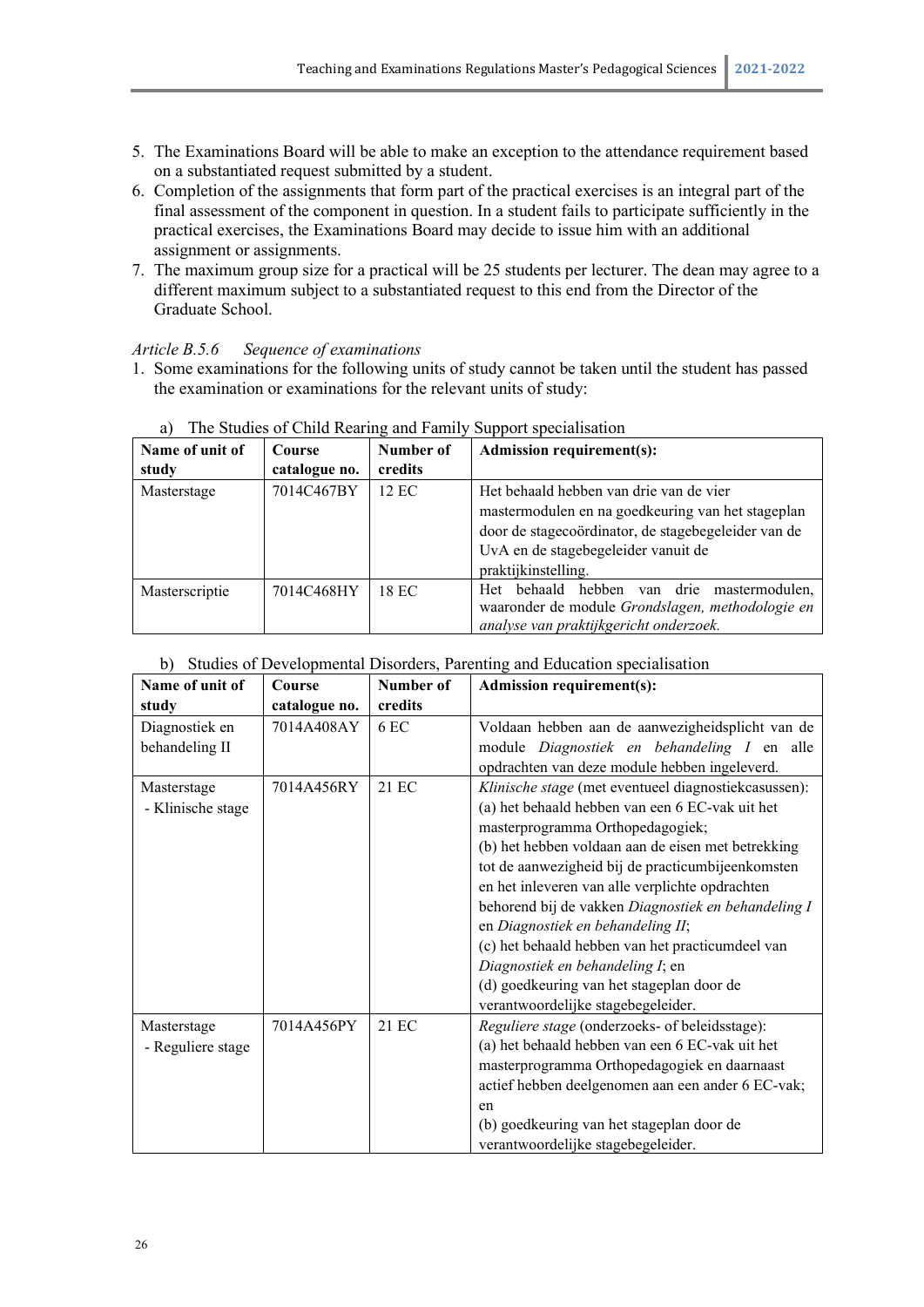| Masterscriptie | 7014A457HY 18 EC | Het behaald hebben van een 6 EC-vak uit het       |
|----------------|------------------|---------------------------------------------------|
|                |                  | masterprogramma Orthopedagogiek en daarnaast      |
|                |                  | actief hebben deelgenomen aan een ander 6 EC-vak. |

| c) The Forensic Child and Youth Care Sciences specialisation |  |  |
|--------------------------------------------------------------|--|--|
|                                                              |  |  |

| Name of unit of                  | Course        | Number of    | <b>Admission requirement(s):</b>                                                                                                                                                                                                                                                                                                                                                                                                                                                                                                                                                                                                 |
|----------------------------------|---------------|--------------|----------------------------------------------------------------------------------------------------------------------------------------------------------------------------------------------------------------------------------------------------------------------------------------------------------------------------------------------------------------------------------------------------------------------------------------------------------------------------------------------------------------------------------------------------------------------------------------------------------------------------------|
| study                            | catalogue no. | credits      |                                                                                                                                                                                                                                                                                                                                                                                                                                                                                                                                                                                                                                  |
| Forensische<br>behandeling       | 7014B443AY    | 6 EC         | Het voldaan hebben aan de aanwezigheidsplicht van<br>de module Forensische diagnostiek en het hebben<br>uitgevoerd/ingeleverd van alle verplichte opdrachten<br>van deze module.                                                                                                                                                                                                                                                                                                                                                                                                                                                 |
| Masterstage<br>- Klinische stage | 7014B456RY    | 21 EC        | Klinische stage (met eventueel diagnostiekcasussen):<br>(a) het hebben behaald van minimaal één van de<br>modulen Forensische orthopedagogiek, Forensische<br>orthopedagogiek en recht, Forensische diagnostiek,<br>of Forensische behandeling;<br>(b) het hebben voldaan aan de aanwezigheidsplicht<br>van de modulen Forensische diagnostiek en<br>Forensische behandeling, en het hebben<br>uitgevoerd/ingeleverd van alle verplichte opdrachten<br>van deze modulen;<br>(c) het behaald hebben van de eindopdracht van de<br>module Forensische diagnostiek; en<br>(d) goedkeuring van de stage door de<br>stagecoördinator. |
| Masterstage<br>- Reguliere stage | 7014B456PY    | 21 EC        | Reguliere stage (onderzoeks- of beleidsstage):<br>(a) het hebben behaald van de module Forensische<br>orthopedagogiek of Forensische orthopedagogiek en<br>recht;<br>(b) het hebben ingeleverd van alle opdrachten van de<br>module Methoden en technieken van forensisch<br>orthopedagogisch onderzoek en het hebben gemaakt<br>van de eindtoets van deze module; en<br>(c) goedkeuring van de stage door de<br>stagecoördinator.                                                                                                                                                                                               |
| Masterscriptie                   | 7014B457HY    | <b>18 EC</b> | (a) het hebben behaald van de module Forensische<br>orthopedagogiek of Forensische orthopedagogiek en<br>recht; en<br>(b) het hebben ingeleverd van alle opdrachten van de<br>module Methoden en technieken van forensisch<br>orthopedagogisch onderzoek en het hebben gemaakt<br>van de eindtoets van deze module.                                                                                                                                                                                                                                                                                                              |

#### d) The Youth at Risk specialisation

| Name of unit of<br>study | Course<br>catalogue no. | Number of<br>credits | <b>Admission requirement(s):</b>                                                                          |
|--------------------------|-------------------------|----------------------|-----------------------------------------------------------------------------------------------------------|
| Internship               |                         | 12 ECTS              | (a) Successful completion of four modules in<br>semester 1; and                                           |
|                          |                         |                      | (b) having fulfilled the required attendance for the<br>module Masterclass Professional Skills and having |
|                          |                         |                      | handed in the assignments for this module.                                                                |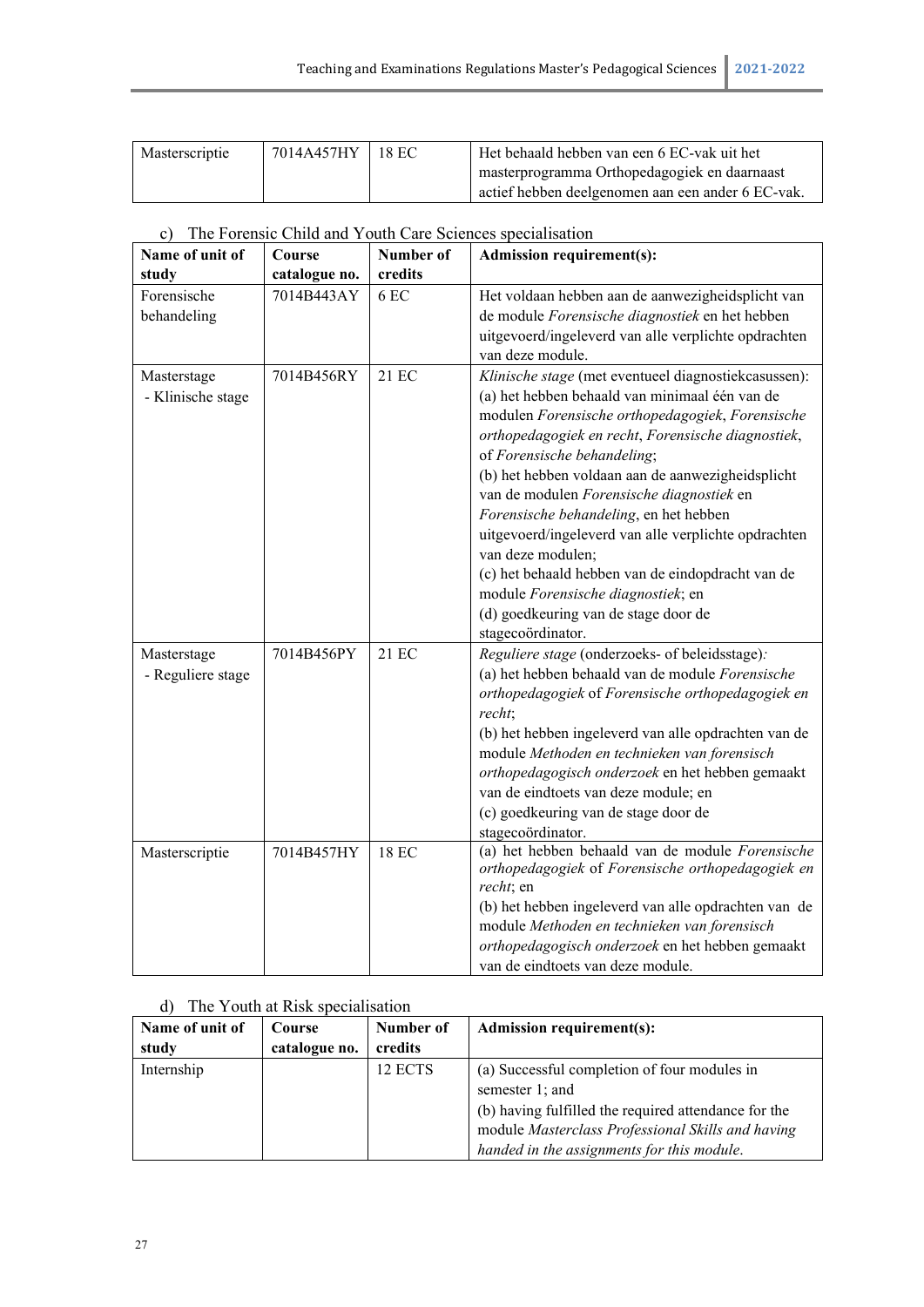| Thesis | 18 ECTS | Successful completion of four modules in semester 1. |
|--------|---------|------------------------------------------------------|
|        |         | including the module <i>Masterclass Methods and</i>  |
|        |         | <i>Statistics.</i>                                   |

- 2. In exceptional cases, the Examinations Board may, at the student's reasoned request, deviate from the order mentioned in paragraph 1 of this Article, with or without stipulating conditions.
- 3. A student who fails to meet the admission requirements for a certain unit of study will be deregistered from the unit of study in question.

#### *Article B.5.7 Further conditions for registration for examinations*

1. Students will register for the first examination opportunity by registering for the component in question. The registration procedure is described in the A-Z list, under course and examination registration onwww.student.uva.nl/pow. Participation in the interim or other examination may be refused if the student does not register or fails to register in time.

If a student has not successfully completed the first examination scheduled for the component, the Programme Administration will register him for a resit (if there is any) via the Student Information System (SIS).

2. Only those students who have been admitted to the Master's degree programme in accordance with articles A.2.1 and B.3.1 and have met all of the enrolment conditions and Master's students who have passed examinations in the order set out in article B.5.6 will be permitted to participate in the examinations for the Master's programme.

#### *Artikel B.5.8 Further conditions for examination opportunities*

1. The resit of an examination takes place within 10 weeks after the first examination.

2. No examinations take place in August, with the exception of scheduled examinations under the terms of transitional provisions.

3. If the testing of module contains multiple (partial)exams –which each require an individual 'pass' (VOL) in order to successfully complete the module – each exam requires a separate resit. 4. When the testing of a module contains separate partial exams and students miss one of these partial exams, there is no resit for these separate partial exams. The student can participate in the resit of the entire examination. A resit of an examination covers the same subject matter as the original examination (in the case of no partial exams) or multiple partial exams together. 5. In exceptional cases, the Examinations Board can deviate from the requirements mentioned in the third section of this article via a motivated decision at the student's request.

#### *Article B.5.9 Awarding final marks between 5.1 and 5.9*

No final marks will be given between 5.1 and 5.9. The final mark of 6 or higher is considered a pass.

#### *Article B 5.10 Validity period of results*

- 1. If components (units of study) and the internship and thesis are completed successfully, they will be valid indefinitely.
- 2. If the Master's degree programme has taken more than three years to complete (in other words: the student applies for a degree certificate more than three years after the date on which the Master's degree programme starts), the Examinations Board will assess whether the programme components chosen by the student include subject matter (knowledge/skills) that is now demonstrably out-of-date. Where this is the case, the Examinations Board will specify replacement components. The programme will undertake to promptly notify students who might find themselves in this situation. This will avoid students being confronted with any unpleasant surprises when applying for a degree certificate.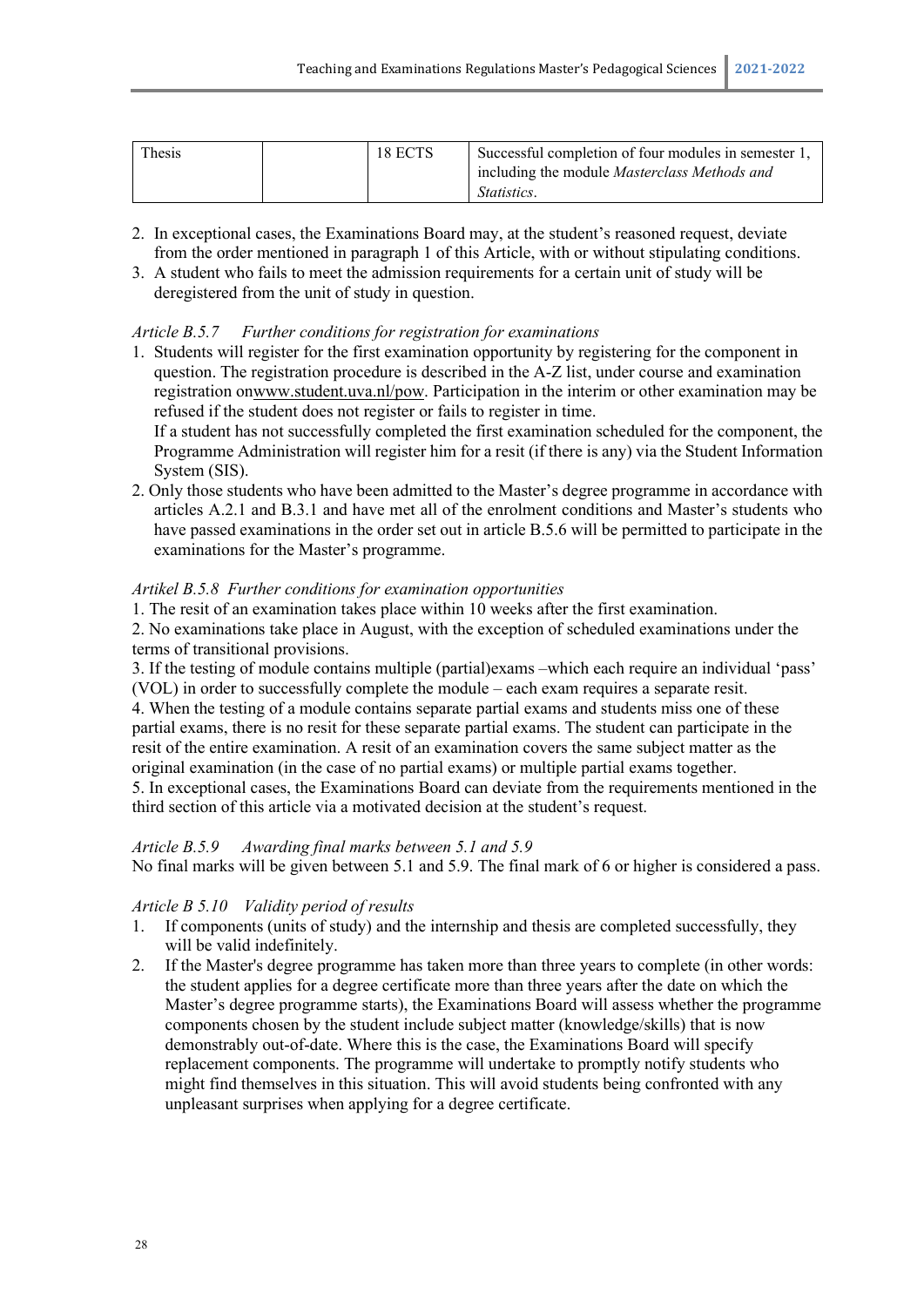#### *Article B.5.11 Further conditions for exemption*

- 1. The Examinations Board determines whether to grant exemptions. The guideline it applies is that the workload, level, educational objectives, testing formats and teaching methods of the completed unit of study sufficiently correspond with a unit of study in the degree programme.
- 2. Units of study for which students are granted an exemption are designated with the letters '*VRIJ*' in SIS.

#### *Article B.5.12 Degree*

A student who passes the Master's final examination is awarded a Master of Science degree. The degree awarded shall be stated on the degree certificate. If this is a joint degree, then this will be stated on the degree certificate.

#### *Article B.5.13 Further conditions for degree certificate*

- 1. If a student completes the components referred to in article B4.2 and a number of extra components, the extra components will be included on the supplement to the degree certificate if approved by the Examinations Board.
- 2. To be able to apply for the degree certificate referred to in this article, Master's students must have attained at least nine colloquium credits. Colloquium credits can be obtained by attending colloquia: academic gatherings at which scientific research is presented (such as graduation presentations, inaugural lectures, doctorate conferrals, lectures or conferences). These nine credits must be attained as follows:
	- Five Master's thesis presentations
	- Two doctorate conferrals or inaugural lectures
	- Two lectures or conferences organised by POW lecturers or Comenius, or external lectures approved by a professor.

The Examinations Board may award attendance of a Master's thesis presentation, doctorate conferral, inaugural lecture or conference with one colloquium credit. Also see [www.student.uva.nl/mpw](file://home.uva.nl/wwilgen1/Mijn%20documenten/OER/OER%20voor%202018-2019/OER%20POW/Concept-OER%20Pedagogische%20Wetenschappen/www.student.uva.nl/mpw) (under Agenda).

#### **Chapter 6** – **Teaching evaluation**

*Article B.6.1 Teaching evaluation*

The degree programme is responsible for evaluating the quality of its education. The Faculty makes course evaluation reports available to this end. Additional forms of evaluation may be carried out at the programme's own discretion. The Programme Committee is entitled to receive all teaching evaluations and is expected to discuss them. The Programme Committee can also collect information about teaching quality by other means.

#### **Chapter 7** – **Transitional and final provisions**

#### *Article B.7.1 Amendments and periodic review section B*

- 1. Amendments to Section B of the Teaching and Examination Regulations shall be adopted by the dean after taking advice from the relevant Programme Committee. A copy of the advice will be sent to the authorised representative advisory body.
- 2. Amendments to Section B of the Teaching and Examination Regulations shall require the approval of the FMG Works Council for components that do not relate to the subject matter of Section 7.13, subsection 2, under  $a - g$ , as well as subsection 4, of the WHW. Components related to the subjects of Section 7.13, paragraph 2, under v must be submitted to the FMG Works Council for advice.
- 3. Amendments to the Teaching and Examination Regulations may only pertain to an academic year that is already in progress if it can be demonstrated that this does not harm the interests of students.